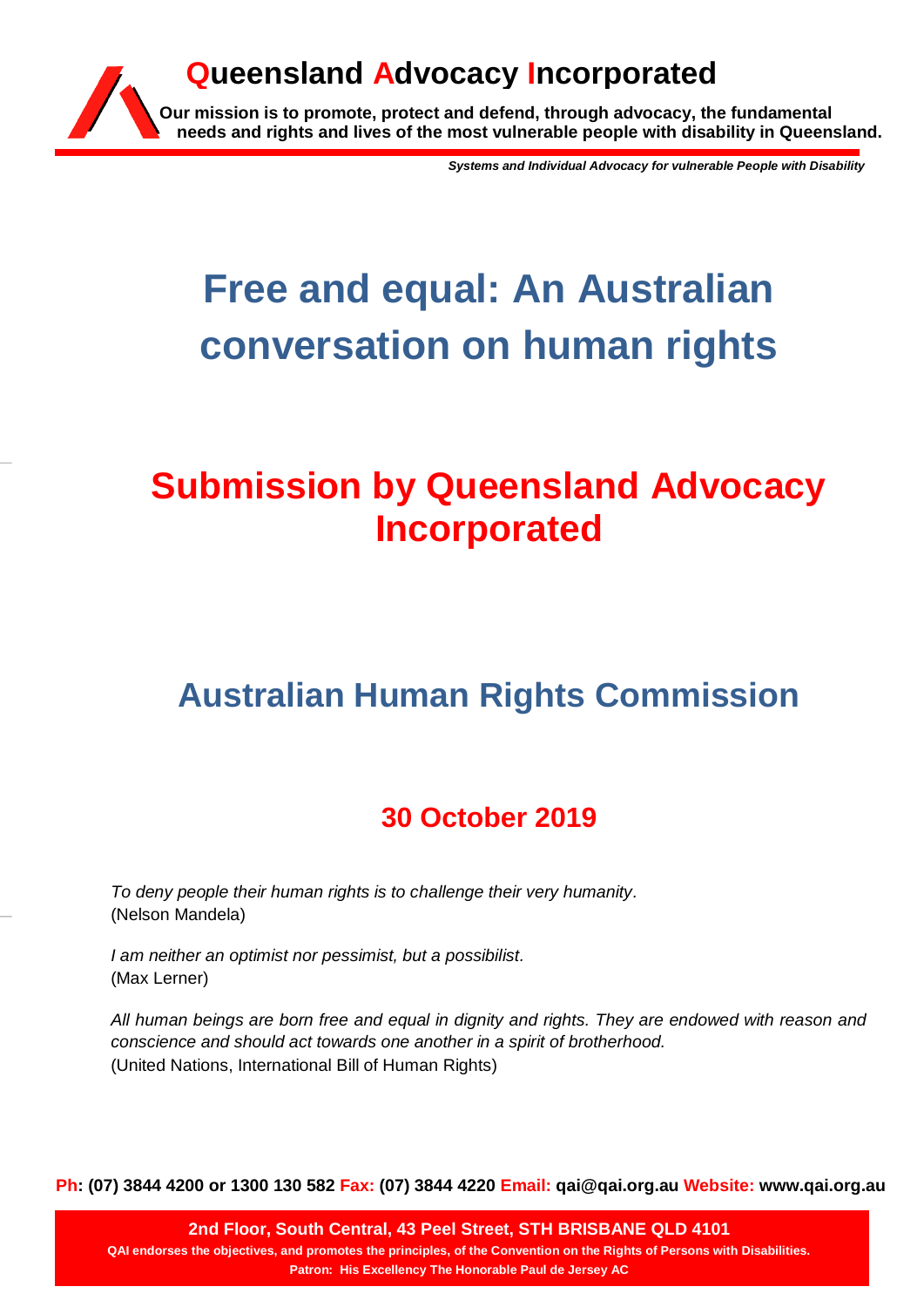### **About Queensland Advocacy Incorporated**

Queensland Advocacy Incorporated (**QAI**) is an independent, community-based systems and individual advocacy organisation and a community legal service for people with disability. Our mission is to promote, protect and defend, through systems and individual advocacy, the fundamental needs and rights and lives of the most vulnerable people with disability in Queensland.

QAI has an exemplary track record of effective systems advocacy, with thirty years' experience advocating for systems change, through campaigns directed to attitudinal, law and policy reform and by supporting the development of a range of advocacy initiatives in this state. We have provided, for almost a decade, highly in-demand individual advocacy through our individual advocacy services – the Human Rights Legal Service, the Mental Health Legal Service, the Justice Support Program and more recently the National Disability Insurance Scheme Appeals Support Program and Decision-Support Pilot Program.

QAI has been a long-time campaigner for greater human rights protection in Queensland and in Australia. At an international level, QAI participated as an NGO in the final session of the Ad Hoc Committee in August 2006 when the draft text of the Convention on the Rights of Persons with Disability (**CRPD**) was finalised, and was actively engaged in working towards the signing and ratification by Australia of the CRPD in 2008, and of the Optional Protocol to the CRPD in 2009.

Subsequent to this, QAI developed and published the Human Rights Indicators for People with Disability: A Resource for Disability Activists and Policy Makers (**Human Rights Indicators**). The Human Rights Indicators set out a preliminary set of human rights indicators for persons with disability, which are based on the elements of the CRPD. The Human Rights Indicators are both a reference that describes the human rights of people with disability and a tool for measuring the extent to which those rights have been met. Numerous entities, including government departments and NGOs, have adopted the Human Rights Indicators as the standard against which they measure their efforts to promote the rights of people with disability. The World Bank included the Human Rights Indicators in its Inter-Agency Disability Knowledge Sharing System, a web-based disability toolkit for UN Agencies and public entities.

As a further step to encourage full implementation of the CRPD, QAI was involved in building a coalition to write a 'shadow report' to the 'baseline report' for the CRPD in 2012 (the resulting report was titled: *Disability Rights Now: CRPD Civil Society Report on Australia*), which again shadow reported on the most recent review of the CRPD, in 2019 (*Disability Rights Now 2012: Australian Civil Society Shadow Report to the United Nations Committee on the Rights of Persons with Disabilities: UN CRPD Review 2019*).

QAI has been actively involved in Conferences of State Parties to the CRPD and reviews of Australia's performance in sessions on the United Nations Convention Against Torture and Other Cruel, Inhuman and Degrading Treatment or Punishment (**CAT**). In June 2018, QAI was granted Special consultative status with the United Nations Economic and Social Council (**ECOSOC**), which enables QAI representatives to register and participate in events, conferences and activities of the UN and sit as observers at public meetings of ECOSOC and its subsidiary bodies, General Assembly, Human Rights Council and other United Nations intergovernmental decision-making bodies. We are also able to make written or oral statements to ECOSOC relevant to their work.

QAI was actively involved in the grassroots campaign for introduction of a Human Rights Act in Queensland which culminated in the passage of the *Human Rights Act 2019* (Qld) in February 2019. Our involvement included membership of the steering committee and auspicing the campaign within QAI.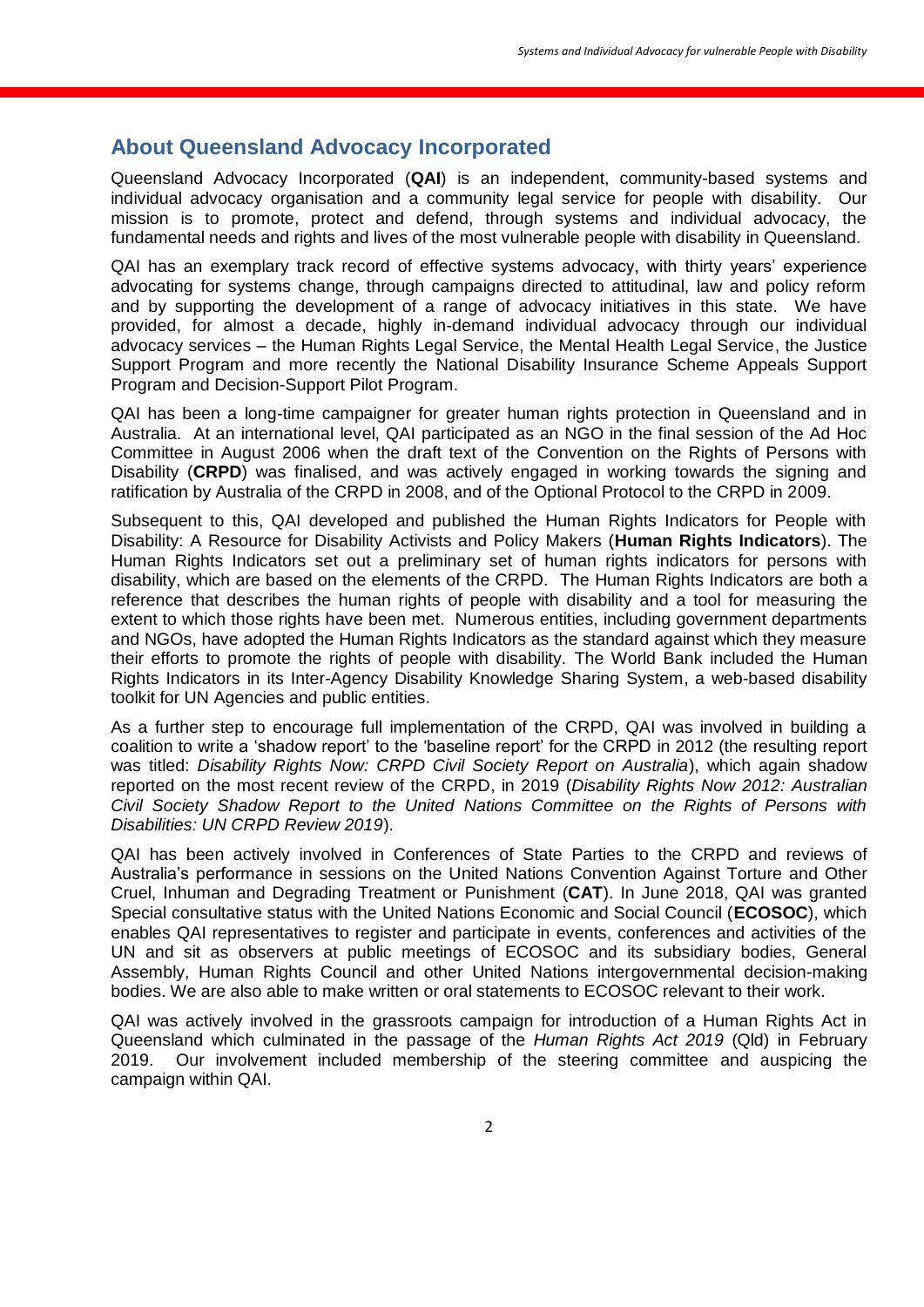At a national level, QAI was represented at the human rights consultations and made a detailed written submission to the human rights inquiry headed by Father Frank Brennan (**Brennan Inquiry**) in 2009. More recently, QAI has collaborated with other organisations and academics campaigning for introduction of a federal Human Rights Act. QAI takes the view that a federal Human Rights Act will not only provide avenues for complaints and set national benchmarks, it will also lead to widespread systemic change that will inevitably be reflected in community and society to create the most liveable, fair and equitable society possible.

## **Executive Summary**

#### **QAI recommends:**

- 1. The Australian Human Rights Commission should support introduction of a federal Human Rights Act which protects the fundamental civil, political, economic, social and cultural rights contained in the United Nations treaties Australia has signed and ratified.
- 2. QAI submits that a federal Human Rights Act should protect all civil and political rights, as well as a broad range of economic, social and cultural rights.
- 3. In the initial period of operation of a Human Rights Act, court access could be limited to breaches of civil and political rights only, with the remaining rights progressively realised by becoming actionable after a designated period.
- 4. A federal Human Rights Act should include an accessible enforcement mechanism and remedies for breach.
- 5. QAI supports a model akin to the 'dialogue mode' of human rights protection implemented through the Queensland and Victorian human rights legislation, under which human rights are taken into account when developing, interpreting and applying the law and a dialogue between the different arms of government (legislature, executive and judiciary) is facilitated.
- 6. The right to life, the right to freedom from torture and slavery, freedom from forced work, the right to liberty and security of person, humane treatment when deprived of liberty, and the right to a determined period if liberty is deprived, the right to a fair hearing and the rights of children in the criminal process should be absolute or non-derogable (not able to be denied, limited or restricted in any way). Other human rights are not absolute and can be subject to reasonable and proportionate limitations.
- 7. A federal Human Rights Act should recognise the equal, inalienable human rights of all human beings and explicitly acknowledge that the exercise of one person's human rights must respect the human rights and dignity of other humans.
- 8. A federal Human Rights Act should include an independent cause of action for breaches of the human rights protected in the Act, the ability to make a complaint to the Australian Human Rights Commission and for the complaint to be heard and reconciled by the Commission. It should include the full range of judicial remedies for breach, including declarations, injunctions, orders to cease the offending conduct and damages, and should protect complainants against adverse costs orders, except in exceptional circumstances. A federal Human Rights Act should include provision for class actions to be brought, in recognition that human rights are often of special significance to a particular group, with standing given to appropriate representative organisations in the position to support or represent individuals and groups of people whose human rights have been breached and who have specialised skills or knowledge that is helpful for a particular group(s).
- 9. The federal Government should provide a broad program of education to increase Australia's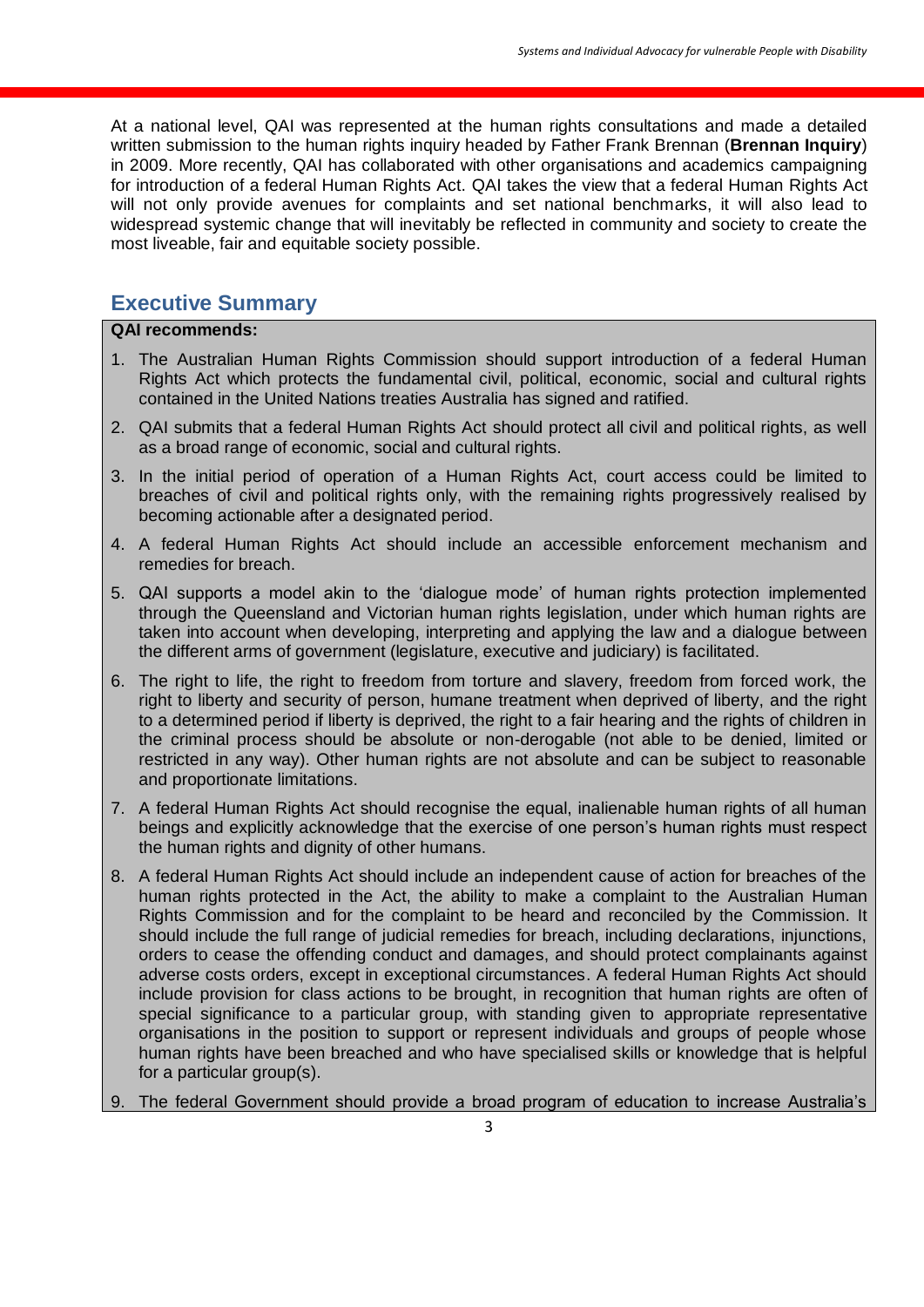literacy about human rights.

- 10. Government must take the lead in modelling progressive change, such as by imposing and honouring quotas for the employment of persons with disability in government departments and requiring all government schools, social welfare, health and other services to be properly accessible and inclusive.
- 11. The government should call on the Australian corporate sector and community organisations to pledge their commitment to protecting human rights and developing a human rights culture in Australia.
- 12. The Australian Human Rights Commission will have a pivotal role in educating individuals, the community and government departments and agencies on their rights and responsibilities under the human rights legislation and international law and supporting attendance at United Nations conferences and sessions.
- 13. QAI submits that a federal Human Rights Act should include provision for statutory review of the legislation within designated timeframes. Review must be authentically undertaken, with action in response to recommendations monitored, including review of relevant case studies, reports by NGOs and reporting by the United Nations.
- 14. It is vital that adequate resources are committed to realise human rights law, policy and practice.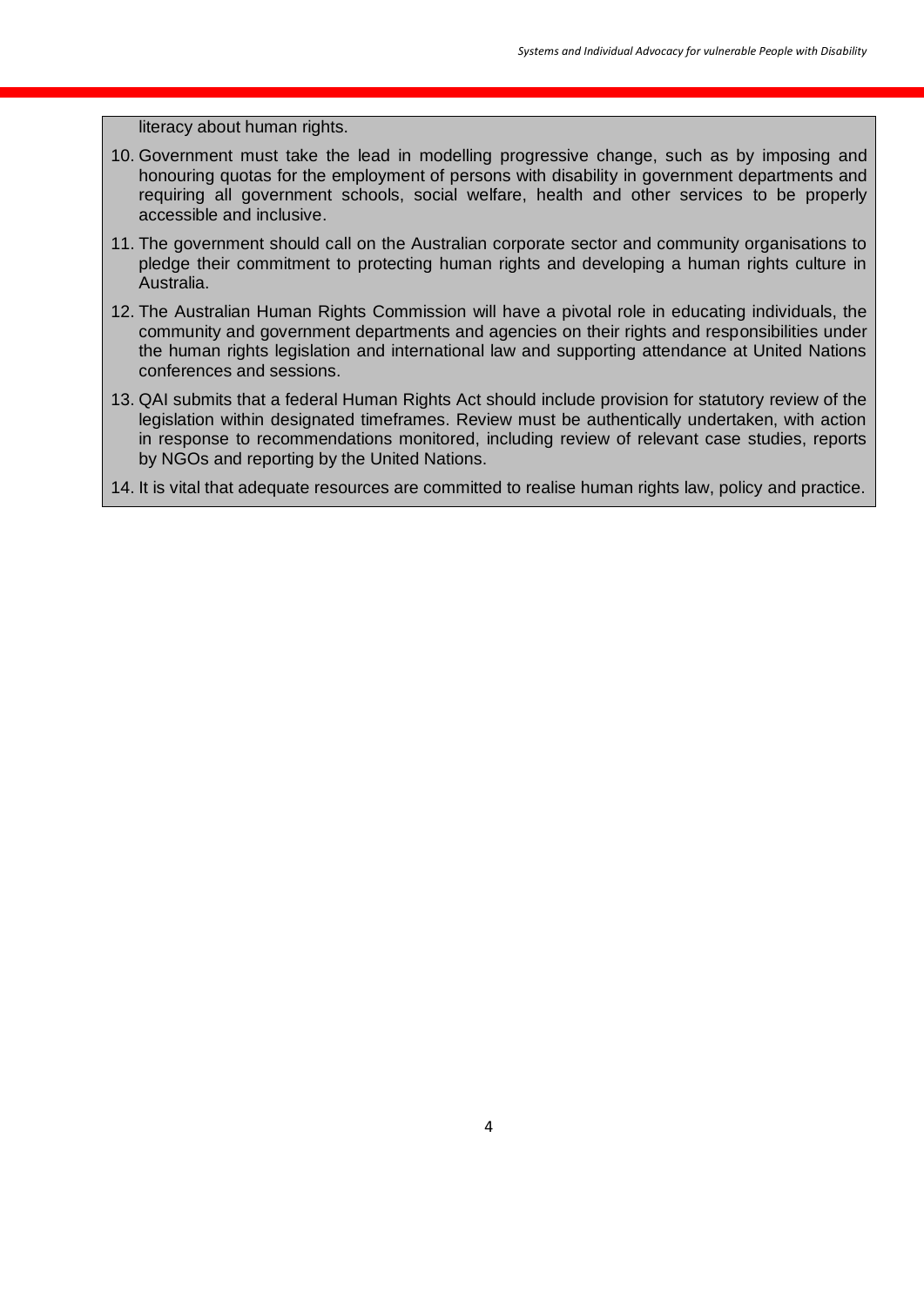## **Response to Questions in Issues Paper**

QAI thanks the Australian Human Rights Commission (**AHRC**) for initiating this important conversation and for the opportunity to make this submission.

### *1. What human rights matter to you?*

As a disability advocacy organisation and community legal centre working to protect and defend the rights of the most vulnerable people with disability in Queensland, QAI considers that it is important that all people have their basic human rights protected at law.

As the Commission is well aware, Australia has signed and ratified seven United Nations human rights treaties, which collectively document the fundamental human rights identified by the international community:

- □ the International Covenant on Civil and Political Rights (ICCPR);
- the International Covenant on Economic, Social and Cultural Rights (**ICESCR**);
- the International Convention on the Elimination of All Forms of Racial Discrimination (**CERD**);
- □ the Convention on the Elimination of All Forms of Discrimination against Women (**CEDAW**);
- the Convention against Torture and Other Cruel, Inhuman or Degrading Treatment or Punishment (**CAT**);
- □ the Convention on the Rights of the Child (CRC);
- □ the Convention on the Rights of Persons with Disabilities (CRPD).

Australia is also a party to the following Optional Protocols:

- □ the Optional Protocol to the International Covenant on Civil and Political Rights establishing an individual communication mechanism;
- □ the Second Optional Protocol to the International Covenant on Civil and Political Rights, Aiming at the Abolition of the Death Penalty;
- $\Box$  the Optional Protocol to the Convention on the Rights of the Child on the Involvement of Children in Armed Conflict;
- □ the Optional Protocol to the Convention on the Rights of the Child on the Sale of Children, Child Prostitution and Child Pornography;
- □ the Optional Protocol to the Convention on the Elimination of All Forms of Discrimination against Women establishing an individual communication mechanism;
- $\Box$  the Optional Protocol to the Convention on the Rights of Persons with Disabilities establishing an individual communication mechanism.

QAI is of the view that, given the rights contained in these treaties are the rights Australia has committed to respect and protect, it is appropriate that they should form the content of federal human rights legislation.

QAI submits that human rights legislation should protect all civil and political rights, as well as a broad range of economic, social and cultural rights, as specified below. In addressing vulnerability and disadvantage, we cannot afford to include only civil and political rights but must commit to protecting key economic, social and cultural rights as well. The economic, social and cultural rights give meaning and substance to many of the civil and political rights and the benefits of protecting these rights outweigh the costs, at individual, social and national levels.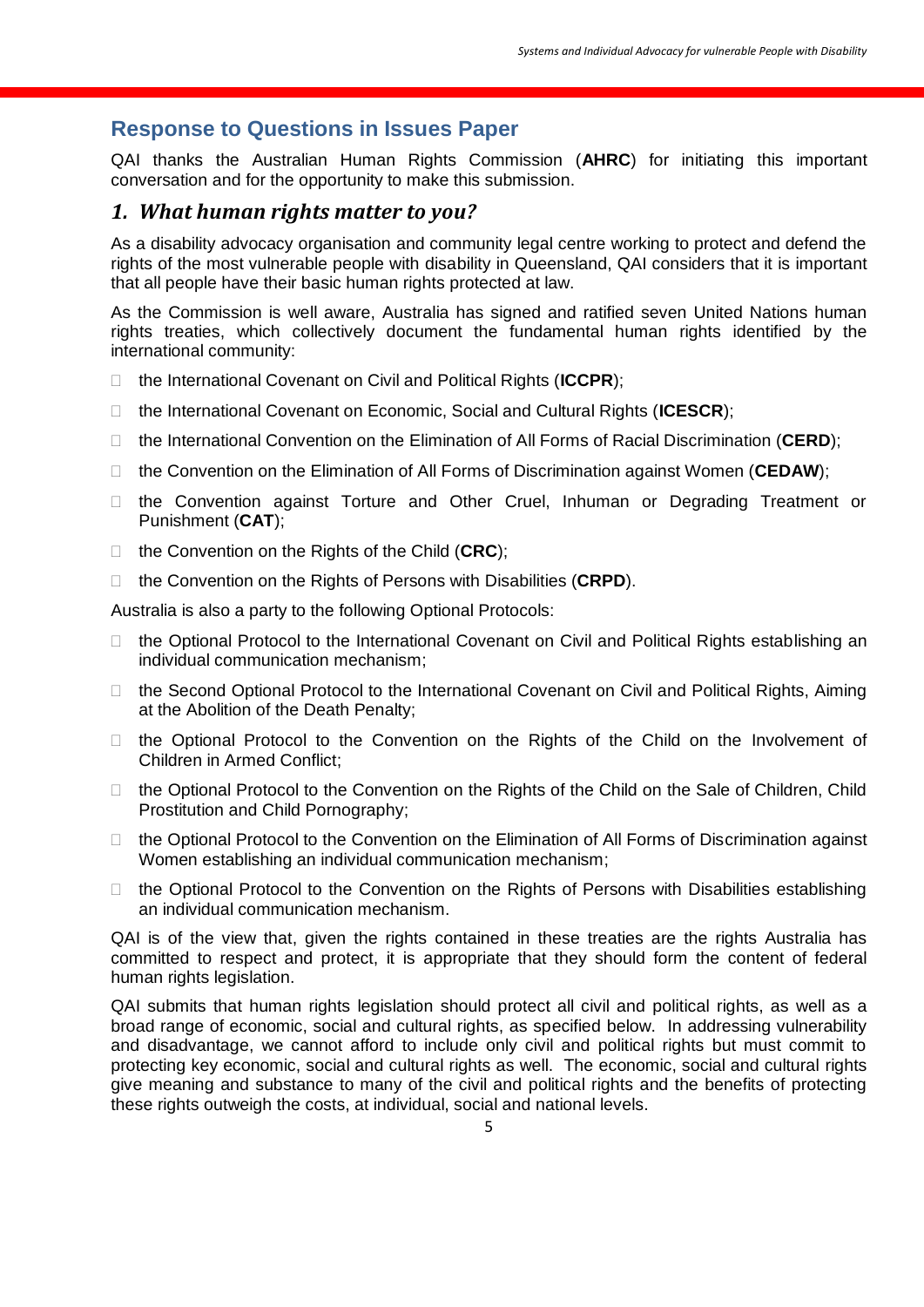Australia has committed to not only respect and protect civil and political rights (through the ICCPR) but also economic, social and cultural rights (through the ICESCR). QAI submits that it is appropriate that we translate this commitment into legislative protection for all of the civil, political, economic, social and cultural rights contained in these conventions. This is specifically demanded by these Conventions – the ICCPR provides that states must take steps to give effect to ICCPR rights and to ensure that victims of violations of the ICCPR have an effective remedy.<sup>1</sup> The ICESCR provides that states must take steps 'to the maximum of [their] available resources' to achieve the 'progressive realisation' of ICESCR rights.<sup>2</sup>

We further submit that, consistent with our international commitments under these treaties, protection should also be provided for key rights contained in the thematic treaties – the CRPD, CERD, CEDAW, CAT and CRC.

In Australia, three jurisdictions have enacted a Human Rights Act or Charter: the ACT, Victoria and Queensland. All three jurisdictions protect fundamental civil and political rights, with the ACT and Queensland also offering protection for education (an economic social and cultural, or 'ESC' right) and Queensland's Act extending to protect the ESC rights to culture for Australia's first people and to access health services without discrimination.

We consider that this extension by the Queensland government is consistent with the progressive development of human rights at a global level and urge the Commission to recommend that federal human rights legislation should take a progressive and expansive approach.

Below, we provide a summary of the rights which are protected in the human rights instruments of the ACT, Victoria and Queensland:

| <b>Right</b>                                                            | <b>Protected</b><br>by<br><b>Rights</b><br>Human<br>Act 2004 (ACT)? | by Charter<br><b>Protected</b><br>of <sub>l</sub><br><b>Rights</b><br><b>Human</b><br>and $\vert$<br>Responsibilities Act 2006<br>(Vic)? | <b>Protected</b><br>by<br><b>Human</b><br><b>Rights</b><br>Act 2019 (Qld)? |
|-------------------------------------------------------------------------|---------------------------------------------------------------------|------------------------------------------------------------------------------------------------------------------------------------------|----------------------------------------------------------------------------|
| <b>Civil and political rights</b>                                       |                                                                     |                                                                                                                                          |                                                                            |
| Recognition and equality<br>before the law                              |                                                                     |                                                                                                                                          |                                                                            |
| Right to life                                                           |                                                                     |                                                                                                                                          |                                                                            |
| Protection from torture<br>and cruel, inhuman or<br>degrading treatment |                                                                     |                                                                                                                                          |                                                                            |
| Freedom from forced work                                                |                                                                     |                                                                                                                                          |                                                                            |
| Freedom of movement                                                     | √                                                                   |                                                                                                                                          |                                                                            |
| <b>Privacy and Reputation</b>                                           |                                                                     |                                                                                                                                          |                                                                            |
| Freedom of thought,                                                     |                                                                     |                                                                                                                                          |                                                                            |

<sup>1</sup> See United Nations Human Rights Council, The nature of legal obligations imposed on state parties to the covenant, General Comment no. 31, UN Doc CCPR/C/21/Rev.1/Add.13 (2004).<br><sup>2</sup> See Article 2 of the ICESCR

See Article 2 of the ICESCR.

 $\overline{\phantom{a}}$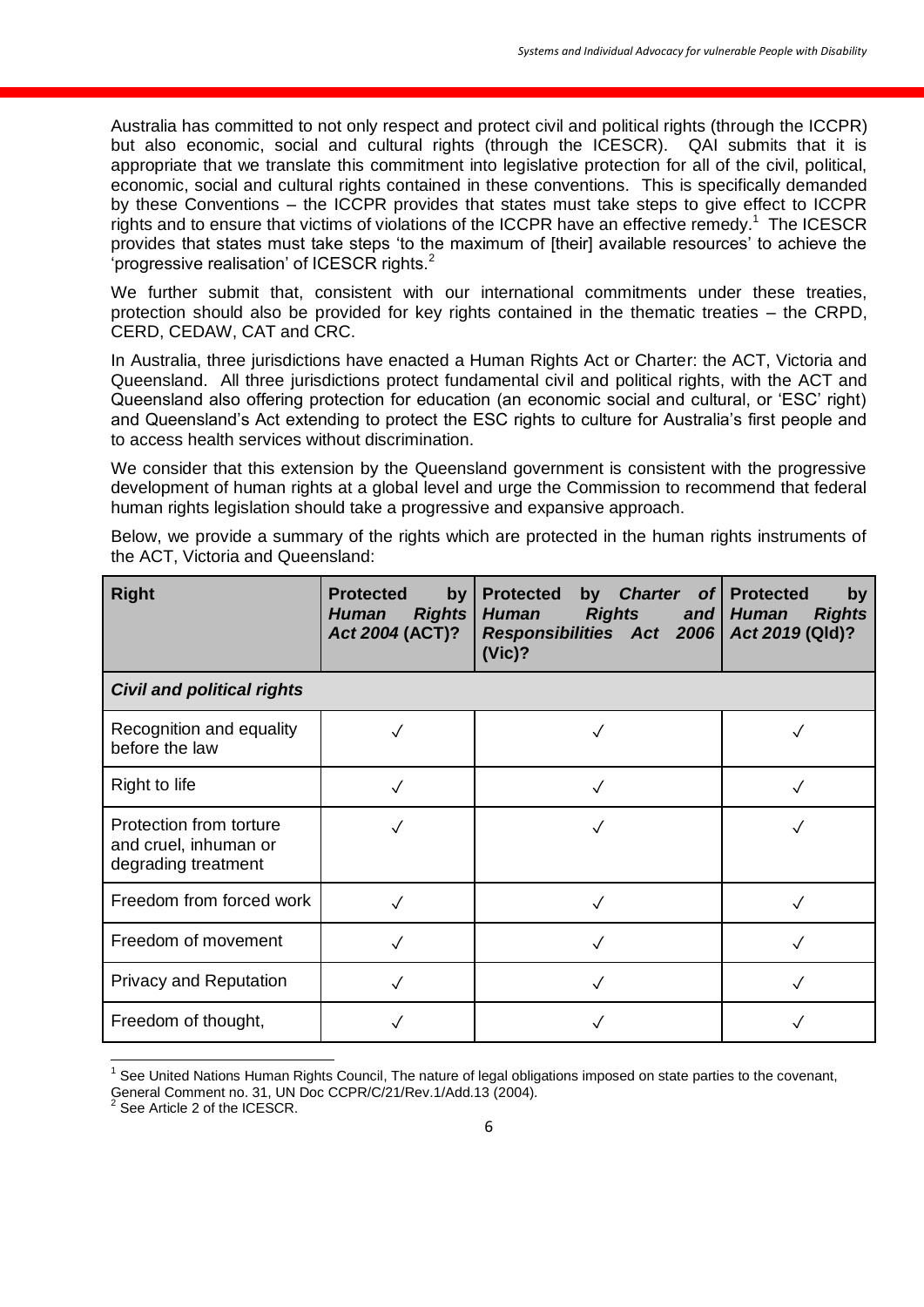| conscience, religion and<br>belief                                                             |              |              |              |  |
|------------------------------------------------------------------------------------------------|--------------|--------------|--------------|--|
| Freedom of expression                                                                          | $\checkmark$ | $\checkmark$ | $\checkmark$ |  |
| Peaceful assembly and<br>freedom of association                                                | $\checkmark$ | ✓            |              |  |
| Protection of families and<br>children                                                         | $\checkmark$ | $\checkmark$ | $\checkmark$ |  |
| Taking part in public life                                                                     | $\checkmark$ | ✓            |              |  |
| Property rights                                                                                | X            | $\checkmark$ | $\sqrt{}$    |  |
| Right to liberty and<br>security of a person                                                   | $\checkmark$ | $\checkmark$ | $\checkmark$ |  |
| Humane treatment when<br>deprived of liberty                                                   | $\checkmark$ | $\sqrt{}$    | $\checkmark$ |  |
| Children in the criminal<br>process                                                            | $\checkmark$ | $\checkmark$ | $\checkmark$ |  |
| Fair hearing/trial                                                                             | $\checkmark$ | $\checkmark$ | $\checkmark$ |  |
| Rights in criminal<br>proceedings                                                              | $\checkmark$ | $\checkmark$ | $\checkmark$ |  |
| Right not to be tried or<br>punished more than once                                            | $\checkmark$ | $\checkmark$ | $\checkmark$ |  |
| Retrospective criminal<br>laws                                                                 | $\checkmark$ | $\checkmark$ | $\checkmark$ |  |
| Compensation for<br>wrongful conviction                                                        |              | X            | Χ            |  |
| <b>Economic, social and cultural rights</b>                                                    |              |              |              |  |
| Cultural rights                                                                                | X            | $\checkmark$ | $\checkmark$ |  |
| Cultural and other rights of<br><b>Aboriginal and Torres</b><br><b>Strait Islander Peoples</b> | $\checkmark$ | $\checkmark$ | $\checkmark$ |  |
| Right to education                                                                             | $\checkmark$ | X            | $\checkmark$ |  |
| Right to health services                                                                       | X            | X            | $\checkmark$ |  |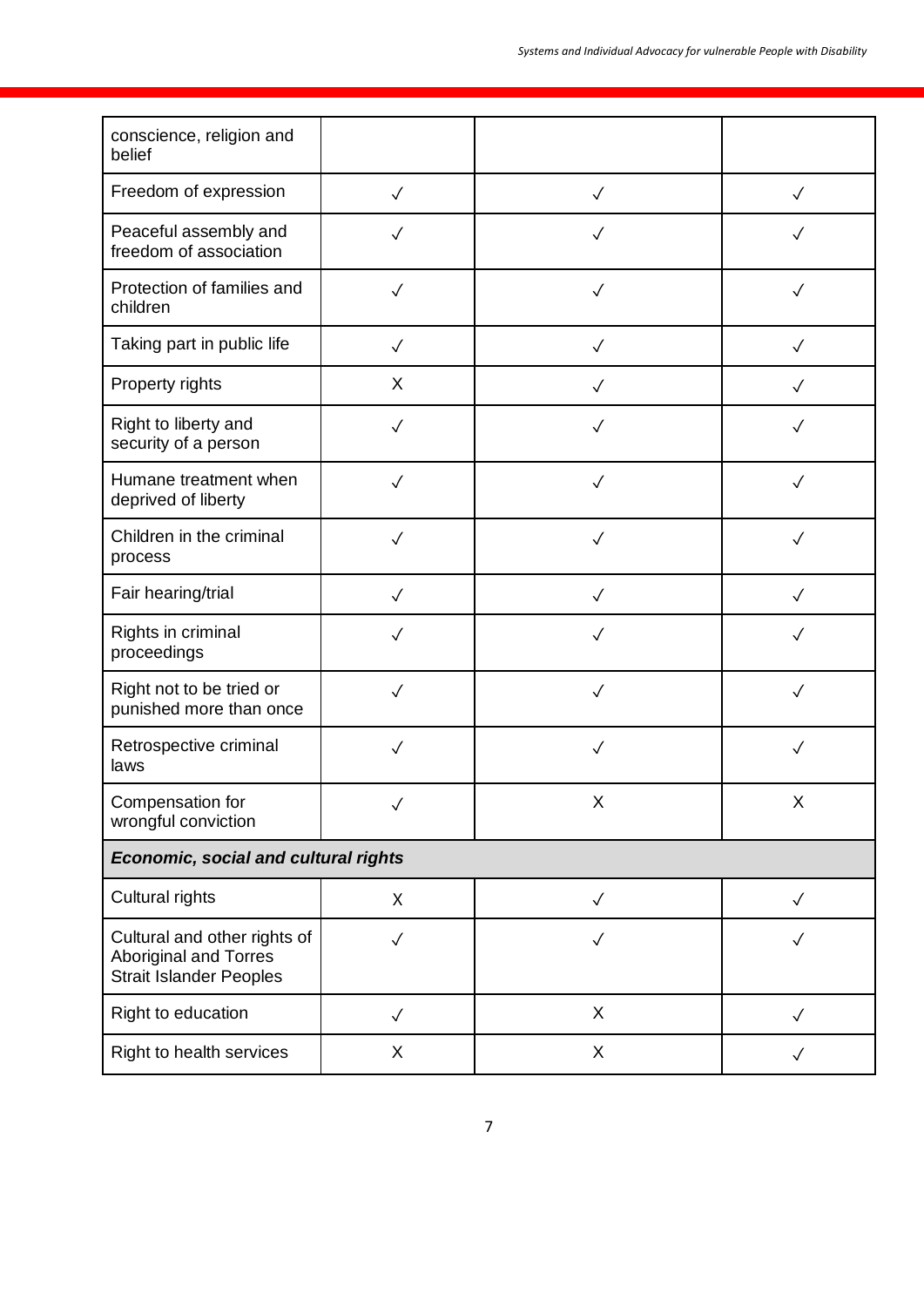**Civil & political rights Economic, social & cultural rights** Recognition and equality before the law (including the right of persons with disabilities to access the support they may require to exercise their legal capacity) Cultural rights of Aboriginal and Torres Strait Islander people, including the right to selfdetermination Freedom from discrimination on the grounds of race, colour, sex, language, religion, political or other opinion, national or social origin, property, birth or other status, pregnancy, disability, impairment, sexuality, gender identity, lawful sexual activity, breastfeeding, relationship status, family responsibilities, trade union activity, age, association with a person with a prescribed attribute Cultural rights of ethnic, religious or linguistic minorities Right to life Right to education Protection from torture and cruel, inhuman or degrading treatment Right to adequate health care and to access health services without discrimination Freedom from forced work **Right to housing (including the right to live** where, how and with whom you want) Freedom of movement **Right to an adequate standard of living** Privacy and reputation Freedom of thought, conscience, religion and belief Freedom of expression Peaceful assembly and freedom of association Protection of family and children and family life Right to participate in public life Property rights Right to liberty and security of person Human treatment when deprived of liberty Rights of children in the criminal process Right to a fair hearing Protection of rights in criminal proceedings Protection against retrospective criminal law Right to be tried or punished not more than once Right to compensation for wrongful conviction

QAI submits that human rights legislation should therefore protect the following rights:

Consistent with international law, in the initial period of operation of a Human Rights Act, court access could be limited to breaches of civil and political rights only, with the remaining rights progressively realised by becoming actionable after a designated period.

The federal government is in a position where it can take leadership and enact human rights legislation that comprehensively protects the rights Australia has committed to protect at international law. Alternatively, at a minimum, a federal Human Rights Act should protect the human right covered in the instruments of the ACT, Victoria and Queensland. The Act should, at a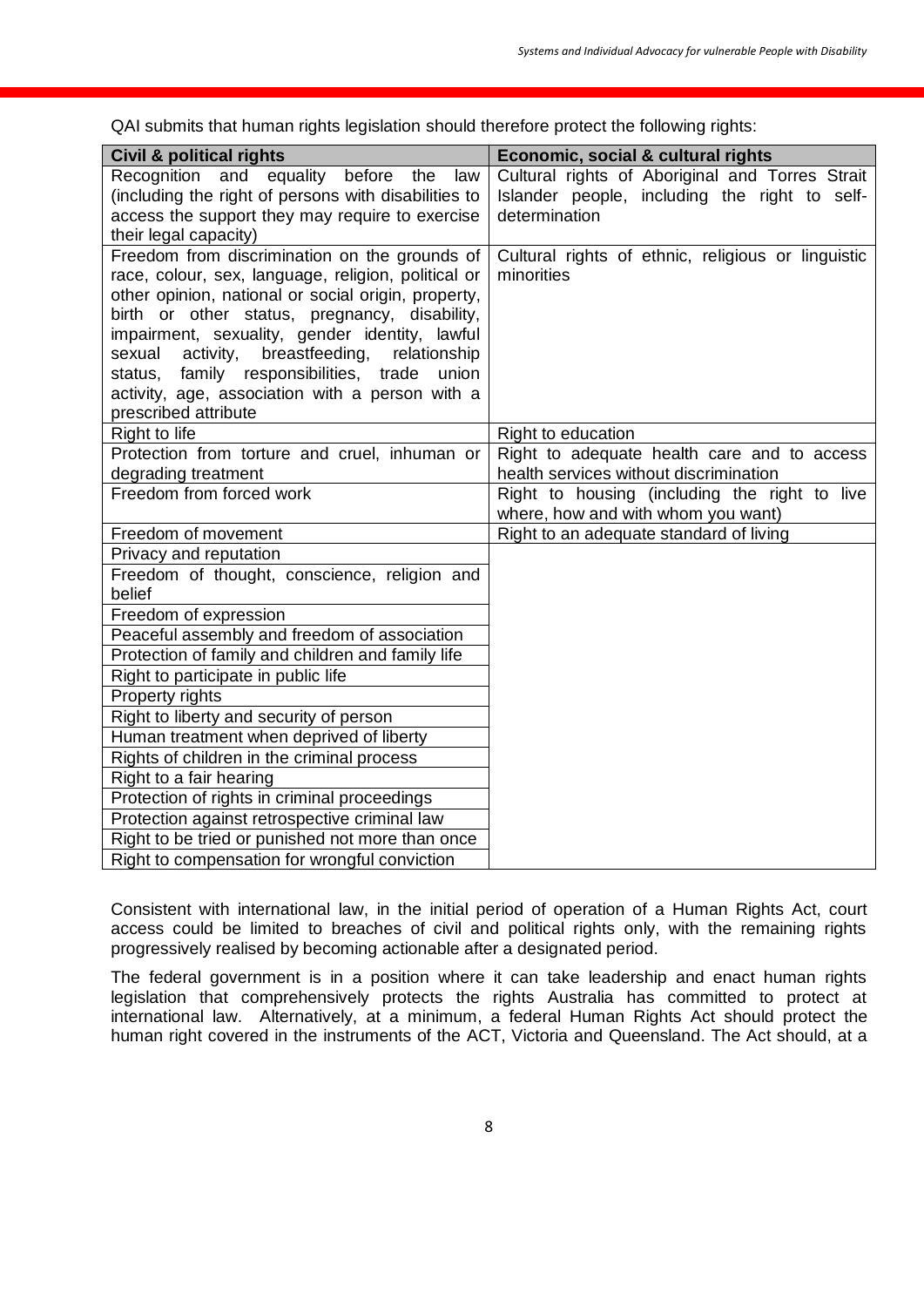minimum, offer the same standard of protection as the *Human Rights Act 2019* (Qld), which has been described as the strongest model of protection in Australia at present.<sup>3</sup>

A key benefit of the introduction of human rights legislation would be giving effect to what we have committed to under various international treaties and conventions. This is an important step forward in a number of ways: it would keep us in step with the rest of the western, democratic world that has introduced legislative protection of human rights; it would enable human rights complaints to be heard and determined within Australia; and it would demonstrate to the international community that the Australian Government takes its international commitments seriously. Other legal benefits include improved law making and government policy and a simplified and consistent human rights framework – the present disbursement of an ad hoc and incomplete collection of human rights protections amongst a range of different statutes, governed by different legal jurisdictions and institutions, as discussed above, increases the costs and confusion for all parties and does not acknowledge the costs borne by individuals or families whose human rights have been ignored or abused.

## *2. How should human rights be protected in Australia?*

QAI submits that human rights should be protected in Australia by the enactment of comprehensive human rights legislation, the proposed content of which is outlined above, that includes an accessible enforcement mechanism and remedies for breach.

The human rights protections should extend to all persons subject to Australian laws and policies, irrespective of residency or citizenship, to ensure that a culture of respect and protection for human rights informs all government action.

The current human rights protections in Australia fall well short of the obligations the Australian government has committed to in signing and ratifying the international treaties and conventions, detailed above.

At present, the main human rights protections are limited to:

#### *(a) The Parliamentary Joint Committee on Human Rights:*

Established by the *Human Rights (Parliamentary Scrutiny) Act 2011* (Cth), the role of the Parliamentary Joint Committee on Human Rights is limited to scrutinising and inquiring into Bills and legislative instruments for human rights compatibility and report to Parliament on its findings.

#### *(b) Legislative protection:*

There are some human rights protections found in certain statutes, primarily anti-discrimination laws, at a state and federal level, but there are significant limitations, including that:

 $\triangleright$  Protections are piecemeal – while the patchwork enforcement framework for Commonwealth anti-discrimination laws<sup>4</sup> has been reviewed and a consolidation proposal developed to bring together and align anti-discrimination laws, $5$  this proposal stalled for a number of years at the

 3 Prof. George Williams, "Law Lifts Bar on Human Rights", *The Australian*, 5 March 2019, available at: https://www.theaustralian.com.au/commentary/opinion/law-lifts-bar-on-human-rights/newsstory/8545f2f2f4e61a26b1cbf7ba588be34b 4

There are separate Acts for different types of discrimination: The *Racial Discrimination Act 1975* (Cth), *Sex Discrimination Act 1984* (Cth), *Disability Discrimination Act 1992* (Cth) and *Age Discrimination Act 2004* (Cth).

 $^5$  This was proposed in April 2010 as a key part of the Australian Human Rights Framework. In September 2011, a Consolidation Discussion Paper was released to initiate the formal process for consultation and law reform: see [http://www.ag.gov.au/antidiscrimination;](http://www.ag.gov.au/antidiscrimination) Attorney-General's Department, *Consolidation of Commonwealth Anti-Discrimination Laws: Discussion Paper,* September 2011 (Commonwealth of Australia). At present, there are no clear indications of the likely changes that will result from the review.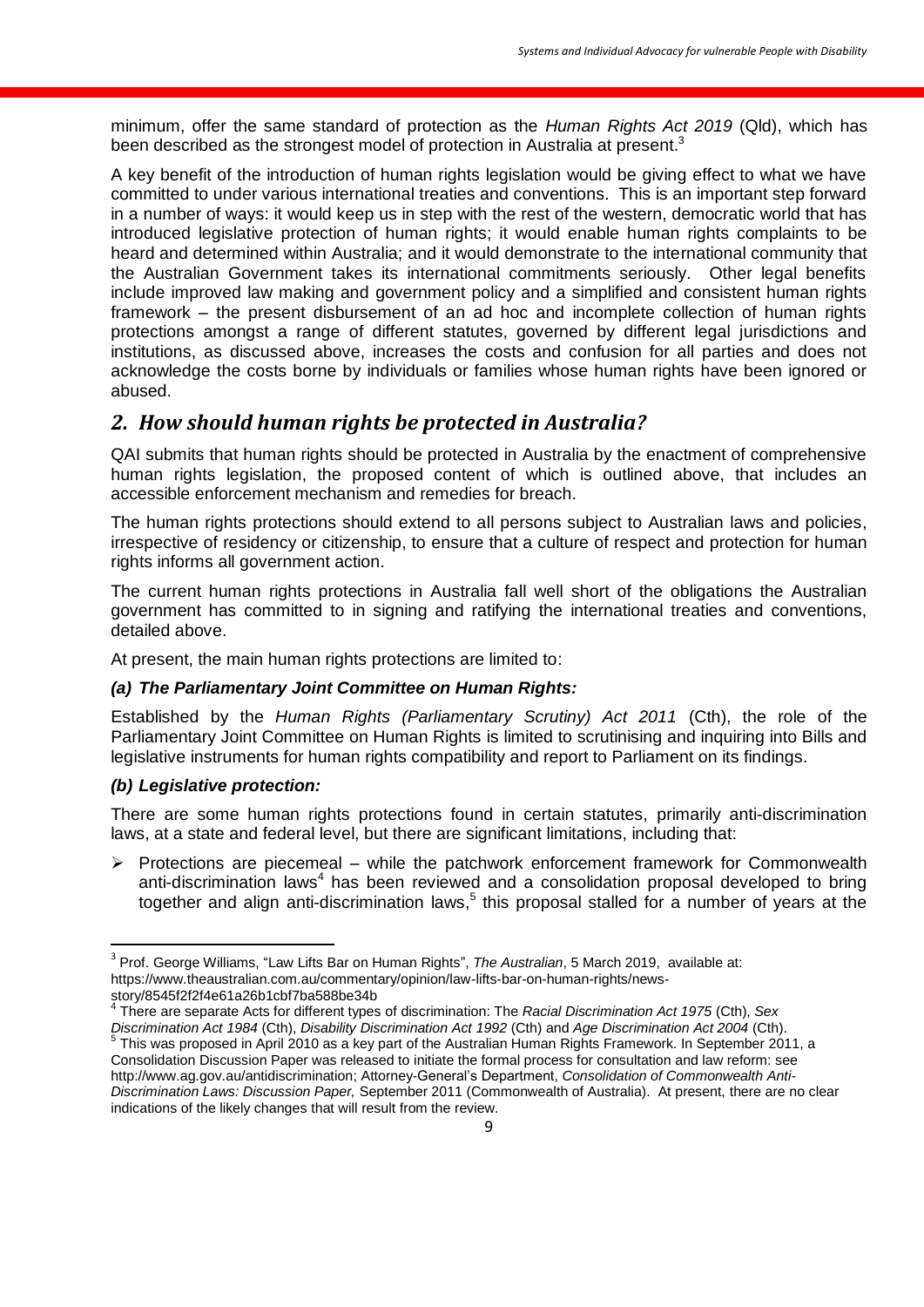draft discussion stage, ultimately being put on hold on the basis that the draft laws failed to strike the desired balance;<sup>6</sup>

- $\triangleright$  Protections are not sufficiently robust or effective;
- $\triangleright$  Anti-discrimination legislation can be politically volatile and subject to funding cuts according to the preference of the government of the day, which can have significant ramifications for the jurisdiction;
- $\triangleright$  Anti-discrimination laws take an individualist approach to a collective problem. As discriminatory practices, by their very definition, only affect persons because of their membership of a particular class or group, a key requirement of any anti-discrimination system should be that claims are understood in a collective light. While the ability to lodge an individual complaint is central to protecting individual rights to equality and non-discriminatory treatment, it is also important that the collective vulnerability of certain groups in our society is properly understood. In other jurisdictions, class action has proved a vital means of challenging embedded or institutional discrimination, however the sole collective right contained in the legislation (the right to make a representative complaint) is not designed in a user-friendly way and so is not utilised.;
- Anti-discrimination laws are predominantly complaints-based and reactive, relying on the aggrieved person to initiate and pursue a complaint (we note the recent exception in the context of work, with the Fair Work Ombudsmen recently empowered to inquire into, investigate and initiate enforcement action for workplace discrimination complaints where it considers it is in the public interest). We note that measures have been included to attempt to mitigate the power imbalance, including making the first step conciliation in an accessible, inexpensive forum. Yet the requirement for a person to lodge their claim in the approved form to the appropriate body and outline their case when face-to-face with their alleged perpetrator in a formal bureaucratic setting is highly threatening for many people, particularly disempowered persons not familiar with the law and legal system. The power balance between the parties also casts a significant shadow over conciliation negotiations. This is particularly so given that majority of aggrieved persons have been significantly marginalized and, as the legislation explicitly acknowledges, are members of traditionally disempowered groups who are highly vulnerable thus less equipped than most to initiate and pursue a claim.
- $\triangleright$  Framing discrimination laws around the notion that individual differences are to be treated as irrelevant is also inherently problematic. This approach can entrench the significance of difference, rather than generating respect for individual difference, which a more substantive conception of equality may create.<sup>7</sup> The use of the comparator test is particularly problematic and further marginalizes disempowered groups. Essentially, the comparator test involves comparing likes with unlikes. As Thornton explains:<sup>8</sup> "The benchmark figure is likely to be a *white, Anglo-Celtic, heterosexual male who falls within acceptable parameters of physical and intellectual normalcy, who supports, at least nominally, mainstream Christian beliefs, and who fits within the middle-to-the-right of the political spectrum."*
- Anti-discrimination laws focus on formal rather than substantive equality;<sup>9</sup>
- $\triangleright$  Anti-discrimination laws are primarily negative this is a further reason why they fail to

 6 See:<http://www.ag.gov.au/Consultations/Pages/ConsolidationofCommonwealthanti-discriminationlaws.aspx> for more information.

Rosemary Owens, Joellen Riley and Jill Murray, *The Law of Work*. 2<sup>nd</sup> edition (Oxford University Press, 2011), 397.

<sup>8</sup> Nargaret Thornton, *The Liberal Promise: Anti-Discrimination Legislation in Australia* (Oxford University Press, 1990), 1-2. 9 Beth Gaze, 'Twenty Years of the Sex Discrimination Act: Assessing its Achievements', (2005) 30(1) *Alternative Law Journal* 3, 4-5; Margaret Thornton, *The Liberal Promise: Anti-Discrimination Legislation in Australia* (Oxford University Press, 1990), 15, 22.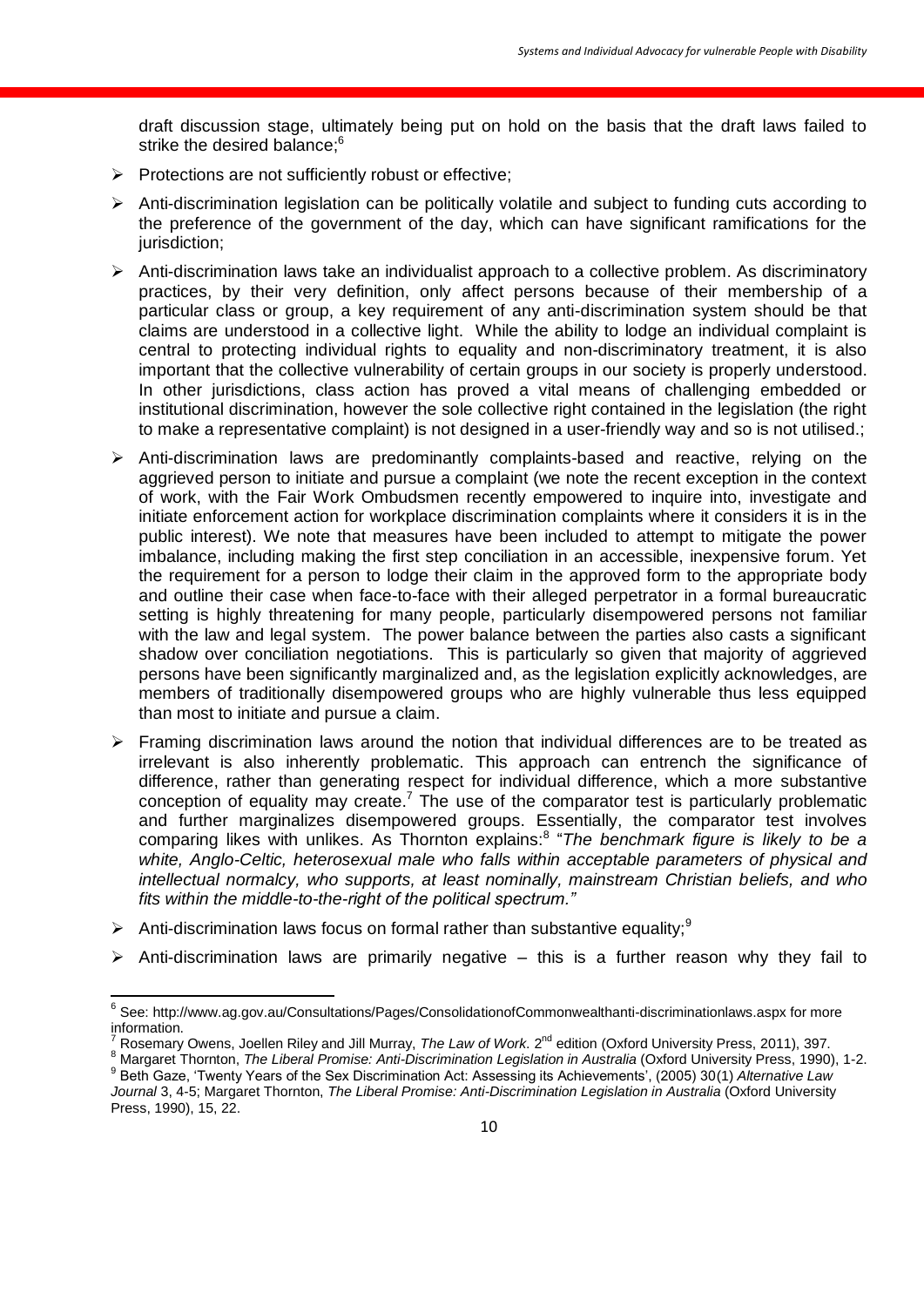recognize and address systemic discrimination. There is no general, positive duty to promote equity. This is consistent with the traditional Australian legal approach of seeking to remedy harm once it has occurred, rather than proactively seeking to prevent it. QAI submits that to achieve choice and equity for vulnerable members of our society, we need more than negative freedom and minimalist welfare support – what we need are proactive measures designed to level the playing field and to support autonomous choice. The onus should not be on vulnerable people to defend their human rights; rather, there must be widespread understanding that anyone thinking of breaching the human rights of another does so at risk to themselves.

- $\triangleright$  Anti-discrimination legislation has traditionally failed to offer adequate remedies to enforce compliance with the law, deter breaches and compensate victims. The usual remedy is the award of monetary compensation (damages) to the individual complainant. The amount awarded is usually quite low and is often eroded by the legal costs incurred in reaching this point. There is no exemplary or punitive component to the damages routinely ordered.
- $\triangleright$  There are many exceptions, exclusions and exemptions that narrow the scope of antidiscrimination law. Anti-discrimination law is often considered a blunt tool to help people who have experienced discrimination.

#### *(c) The ability to complain directly to an international committee body:*

Ratification of an international treaty creates the right for a citizen of that country to make a complaint to the Committee charged with oversight of that treaty. However, key limitations with this avenue are that:

- $\triangleright$  It can be a very time-consuming and protracted process, given that domestic avenues must first be exhausted;
- $\triangleright$  It can be expensive;
- $\triangleright$  It is not accessible to most people.

There is significant need for a comprehensive piece of legislation that establishes and protects the human rights of all Australians and provides them with an avenue to access protection and remedies for breach of their rights. The enactment of a Human Rights Act is a more appropriate, cost-effective and sustainable solution than a plethora of amendments to existing federal legislation.

At a federal level, the Commission will be well-informed of the 2009 Brennan Inquiry, which was initiated in November 2008 by the establishment of the National Human Rights Consultation Committee, chaired by Father Frank Brennan, by the Rudd Government. The Committee travelled and consulted widely and received 35,000 submissions.<sup>10</sup> One of the final recommendations made by the Committee was that a federal Human Rights Act be introduced. However, the Commonwealth Government has failed to act on this recommendation to date, instead passing the *Human Rights (Parliamentary Scrutiny) Act 2011* (Cth), which launched the 'Australia's Human Rights Framework'. This legislation and related framework fall well short of making adequate progress in the area of human rights protection or reforms, as it fails to recognise and protect key rights or to establish a framework for the resolution of human rights issues.

National and state inquiries have repeatedly highlighted the significant gaps and weaknesses in the human rights protections available to Australians, particularly vulnerable Australians. The human

 $\overline{\phantom{a}}$  $10$  See:

[http://www.aph.gov.au/About\\_Parliament/Parliamentary\\_Departments/Parliamentary\\_Library/pubs/BriefingBook43p/huma](http://www.aph.gov.au/About_Parliament/Parliamentary_Departments/Parliamentary_Library/pubs/BriefingBook43p/humanrightsprotection) [nrightsprotection.](http://www.aph.gov.au/About_Parliament/Parliamentary_Departments/Parliamentary_Library/pubs/BriefingBook43p/humanrightsprotection)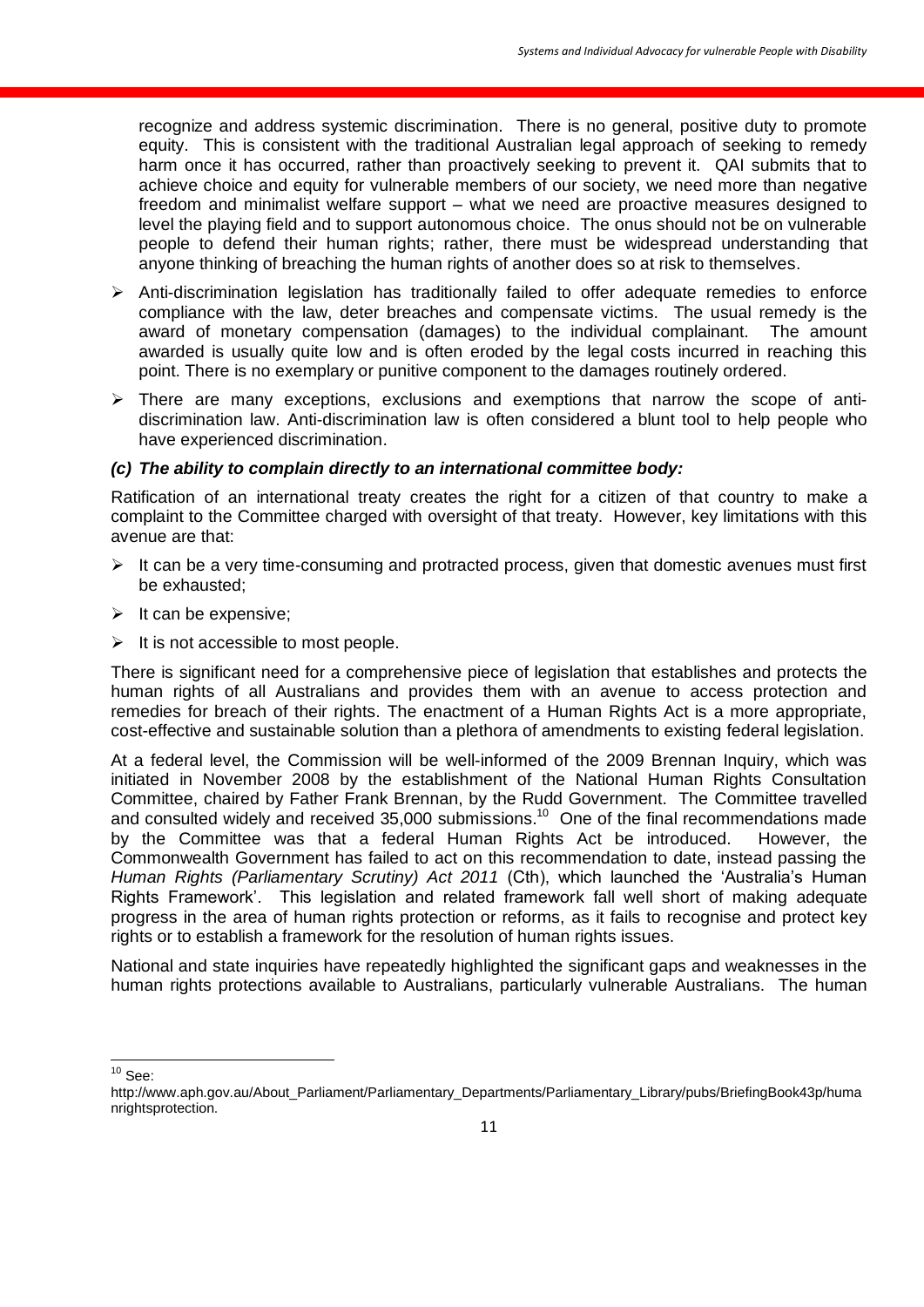rights of people with disability and mental illness are particularly precarious and fragile, and too often crushed in the face of laws that fail to expressly protect their human rights.<sup>11</sup>

In the international context, the UK provides human rights leadership from which Australia can learn. Importantly in the context of disability, the UK Human Rights Inquiry, reported on by the Equality and Human Rights Commission, found that the Human Rights Act reaches parts that the Disability Discrimination Acts do not.<sup>12</sup> This is important in dispelling the myth that human rights of vulnerable groups are adequately protecting by existing legislation, such as anti-discrimination laws.

QAI supports a model akin to the 'dialogue mode' of human rights protection implemented through the Queensland and Victorian human rights legislation, under which human rights are taken into account when developing, interpreting and applying the law and a dialogue between the different arms of government (legislature, executive and judiciary) is facilitated as follows:

- 1. Bills are assessed for human rights compatibility prior to introduction to Parliament, with the tabling of all Bills accompanied by a Statement of Compatibility;
- 2. All legislation (including subordinate legislation) introduced to Parliament is considered by the Scrutiny of Acts and Regulations Committee to check its human rights compatibility;
- 3. Public authorities must act compatibly with human rights and give appropriate consideration to human rights in all decision-making processes;
- 4. Courts and tribunals must interpret and apply legislation consistently with human rights, to the greatest possible extent;
- 5. The Federal Court can issue a Declaration of Inconsistent Interpretation where it is found that a law cannot be applied consistent with human rights and the Government must respond to this Declaration within 6 months;
- 6. The relevant body would be responsible for monitoring and reporting on the implementation and operation of the legislation.

## *3. What are the barriers to the protection of human rights in Australia?*

QAI submits that key barriers to the protection of human rights in Australia include the lack of awareness of the vulnerability of all Australians in the absence of legislative protection for fundamental human rights; myths and misconceptions about the scope, impact and cost of human rights legislation; and the lack of a human rights culture in Australia.

#### **Understanding our vulnerability**

The human rights protections provided by the Commonwealth Constitution are very limited, and encompass only the right to vote, $^{13}$  protection against acquisition of property on unjust terms,  $^{14}$  the right to a trial by jury,<sup>15</sup> freedom of religion,<sup>16</sup> and prohibition of discrimination on the basis of State of residency.<sup>17</sup> Other limited rights have been recognised by the High Court as implied by the language and structure of the constitution. Additional rights have been found by the High Court to

 $\overline{\phantom{a}}$ <sup>11</sup> See, for example, Report of the National Inquiry into the Human Rights of People with Mental Illness, 1993 [\(https://www.humanrights.gov.au/report-national-inquiry-human-rights-people-mental-illness\)](https://www.humanrights.gov.au/report-national-inquiry-human-rights-people-mental-illness).

Ms Caroline Ellis, Deputy Chief Executive, RADAR – transcript 23.10.08. See:

[http://www.equalityhumanrights.com/sites/default/files/documents/hri\\_report.pdf.](http://www.equalityhumanrights.com/sites/default/files/documents/hri_report.pdf)

 $13$  Section 41

 $14$  Section 51(xxxi) <sup>15</sup> Section 80

<sup>&</sup>lt;sup>16</sup> Section 116  $17$  Section 117.

<sup>12</sup>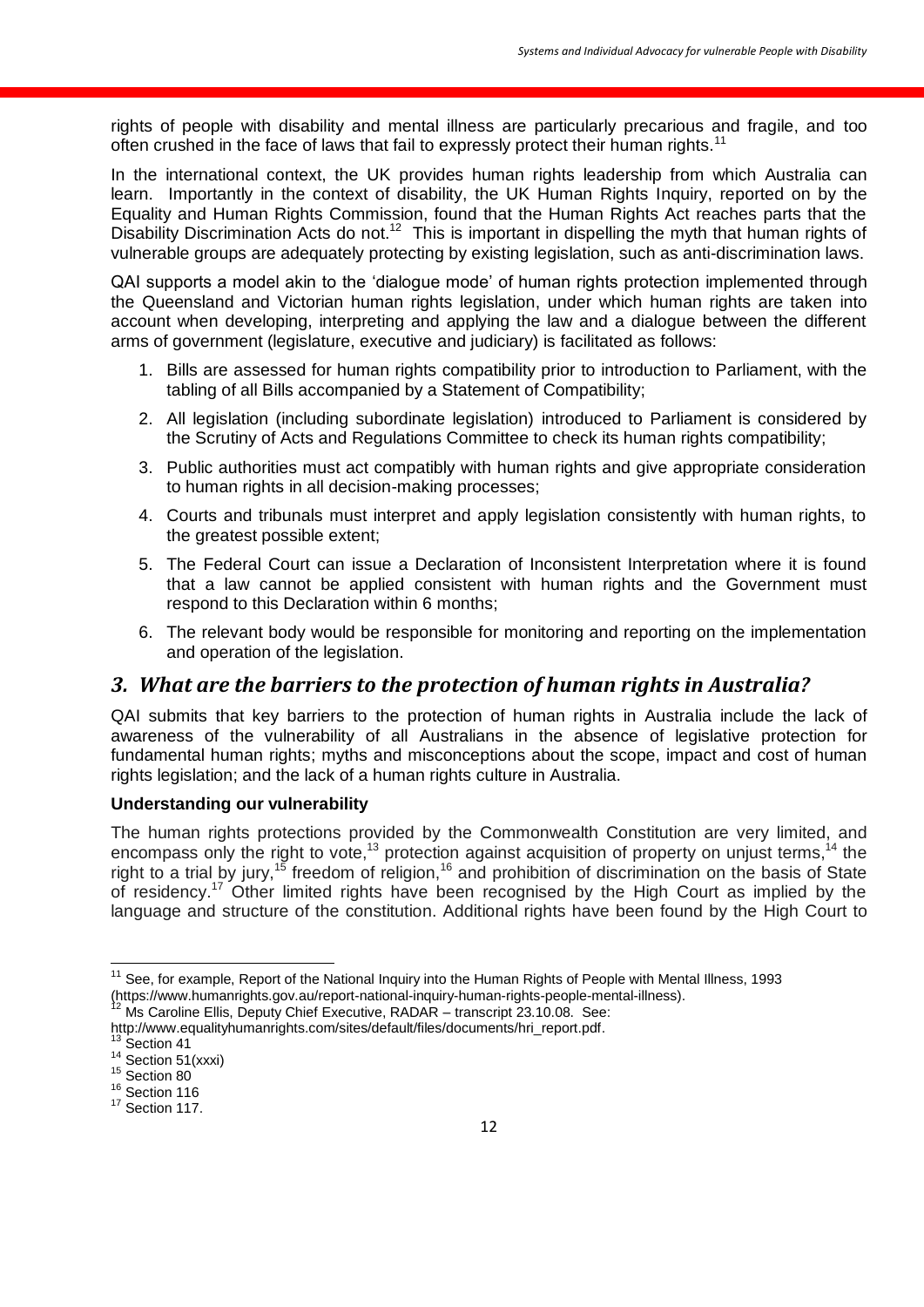be implied by the language and structure of the Constitution - for example, the implied right to freedom of communication on political matters.<sup>18</sup>

The common law protects some human rights, such as the right against self-incrimination;<sup>19</sup> the presumption of innocence in a criminal trial;<sup>20</sup> the presumption that the standard of proof in criminal cases is that of beyond reasonable doubt;  $21$  the right to a fair trial;  $22$  the right to access legal counsel when accused of a serious crime;<sup>23</sup> and Aboriginal and Torres Strait Islander native title rights in Australia.<sup>24</sup>

In addition, the common law protects human rights indirectly through two key principles of statutory interpretation. Firstly, the principle of legality ensures that courts will construe legislation so as not to curtail fundamental rights unless the Parliament's intention to do so is manifested by 'unmistakable and unambiguous language'. Secondly, if there is ambiguity, the principle is that the courts should favour a construction of a statute which accords with the obligations of Australia under a relevant international treaty.

Despite the application of these principles, the common law does not provide adequate protection for human rights in Australia as governments can override the common law through demonstrating a clear intention to override common law rights in the passing of new legislation. Further, the development of common law rights is limited to cases brought before courts, which are confined by the doctrine of precedent.

#### **The cost of human rights legislation**

As with any change to the status quo, the introduction of human rights legislation would incur some expense, particularly in the initial period. However, the costs would not be disproportionately high and would be offset by significant economic benefits that would increase over time.

With the substantive obligations under the Queensland Act yet to commence, we can look to Victoria for some guidance on the likely costs. The 2011 review of the Victorian Charter, which was the first review for a human rights act in Australia that provided detailed information regarding economic costs, found that, over the first five years of its operation (from 2006-7 to 2010-11 financial years), the total economic cost of the Charter was \$13,488,750.

This was comprised of the following:

- Charter implementation funding for certain departments and agencies (Corrections Victoria, Department of Human Services and Victoria Police) (\$2,549,000);
- Establishment of the Human Rights Unit within the Department of Justice (\$3,405,185);
- Funding for VEOHRC's (Victorian Equal Opportunity Human Rights Commission) charter‐related work (\$3,326,000);
- Grants provided by the Department of Justice for Charter education and legal advice (\$971,362);
- Other identified human rights staff in the Victorian Public Service (\$754,379);

 $\overline{\phantom{a}}$ <sup>18</sup> *Nationwide News Pty Ltd v Wills* [1992] HCA 46, (1992) 177 CLR 1; *Australian Capital Television Pty Ltd v Commonwealth* [1992] HCA 45, (1992) 177 CLR 106.

<sup>19</sup> *Reid v Howard* (1995) 184 CLR 1, 11–12; *Sorby v Commonwealth* (1983) 152 CLR 281, 288.

<sup>20</sup> *Momcilovic v The Queen* (2011) 245 CLR 1, 47 [44] (French CJ).

<sup>21</sup> *Momcilovic v The Queen* (2011) 245 CLR 1, 47 [54] (French CJ).

<sup>&</sup>lt;sup>22</sup> Dietrich v The Queen (1992) 177 CLR 292, 298 (Mason CJ and McHugh J).

<sup>23</sup> *Dietrich v The Queen* (1992) 177 CLR 292, 317 (Mason CJ and McHugh J).

<sup>24</sup> *Mabo v Queensland (No 2*) (1992) 175 CLR 1, 57, 69 (Brennan J, Mason CJ, McHugh J agreeing); 100–01 (Deane and Gaudron JJ); 184 (Toohey J).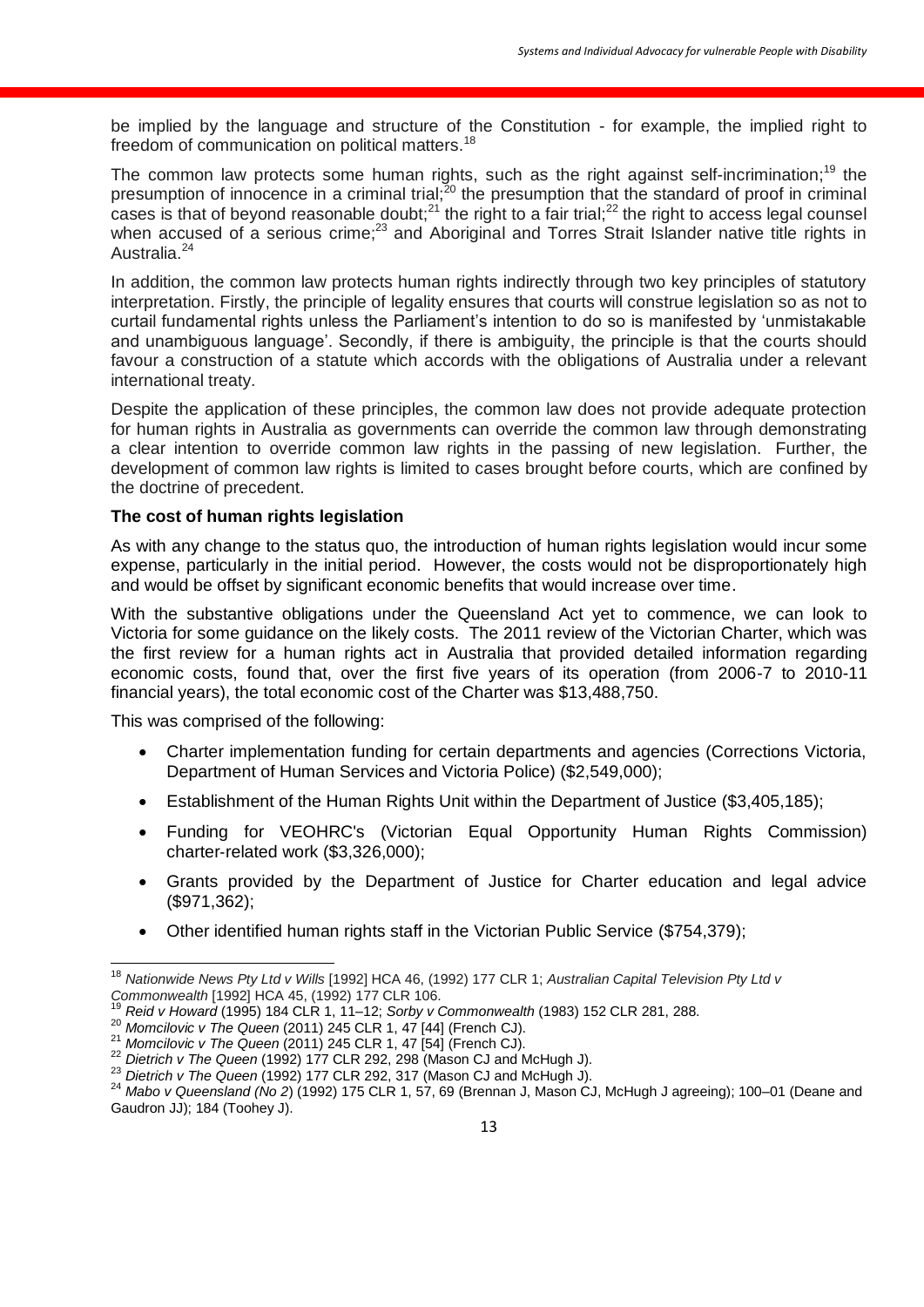- Charter-related training and the development of resources (\$160,665);
- Legal advice obtained for the initial audit of legislation in preparation for the introduction of the Charter and drafting of statutory provisions or general legal advice in relation to the Charter (\$272,971);
- Legal advice obtained for the preparation of statements of compatibility (\$470,339);
- Charter‐related litigation involving the Department of Justice, DHS and Victoria Police (\$952,373).

The cost of conducting the review of the Charter was estimated at \$130,000. This amounts to a total cost of 50 cents per Victorian resident.

It is trite to state that costs will be incurred by the introduction of a Human Rights Act, particularly in the initial period as adjustments are made, relevant positions are established and existing legislation is audited and amended.

International research establishes that legislative protection of human rights has positive benefits for economies and protects against poverty. From a purely economic perspective, we cannot continue to lag behind our neighbours in the international community in this important area.

In the area of disabilities, human rights protections make financial sense. Protecting the human rights of persons with disabilities – for example, by protecting the right to education – can increase the rates of active and meaningful workforce participation, which correlates with reduced healthcare and welfare expenses. A cessation or reduction in the application of Restrictive Practices on vulnerable persons with disability in residential or institutional settings (which would be prohibited as a breach of the right to protection from torture and other cruel or inhuman treatment) has also been shown to result in reduced costs.

From the perspective of international humanitarian law, we cannot afford to continue to **not** have a Human Rights Act. Our failure to fulfil the human rights obligations which we have committed to by signing and ratifying international conventions and treaties is not only an international embarrassment, it leaves us lagging behind countries with comparable legal systems. In quantifying the cost of human rights legislation, the cost in terms of human life and quality of life stemming from failure to protect human rights must be considered, many of which also result in the incurring of significant costs to the Government. There are extensive examples to note in this regard, including the loss of life and quality of life of Aboriginal and Torres Strait Islander peoples who have died or experienced egregious breaches of their human rights, the costs for families relinquishing care due to deficiencies in the National Disability Insurance Scheme.

An analysis of litigation attributable to the introduction of the Victorian and ACT human rights legislation shows that the introduction of legislative protection of human rights does not result in a flood of litigation. To the contrary, by making human rights an important dimension of decisionmaking processes, solutions that are more satisfactory for all parties can often be reached at the decision-making stage, before relationships begin to break down and without resort to litigation.

#### **Lack of a human rights culture**

As Australia has been very late in coming to the human rights party, being the only western democratic country bereft of legislative or constitutional human rights protection, a human rights culture has not developed in Australia.

The Commission is no doubt well informed on the scope and efficacy of both the Victorian and ACT human rights legislative models. This information is readily available and we do not propose to repeat it here. We do note, as an example, that the level of public support for the Victorian Charter,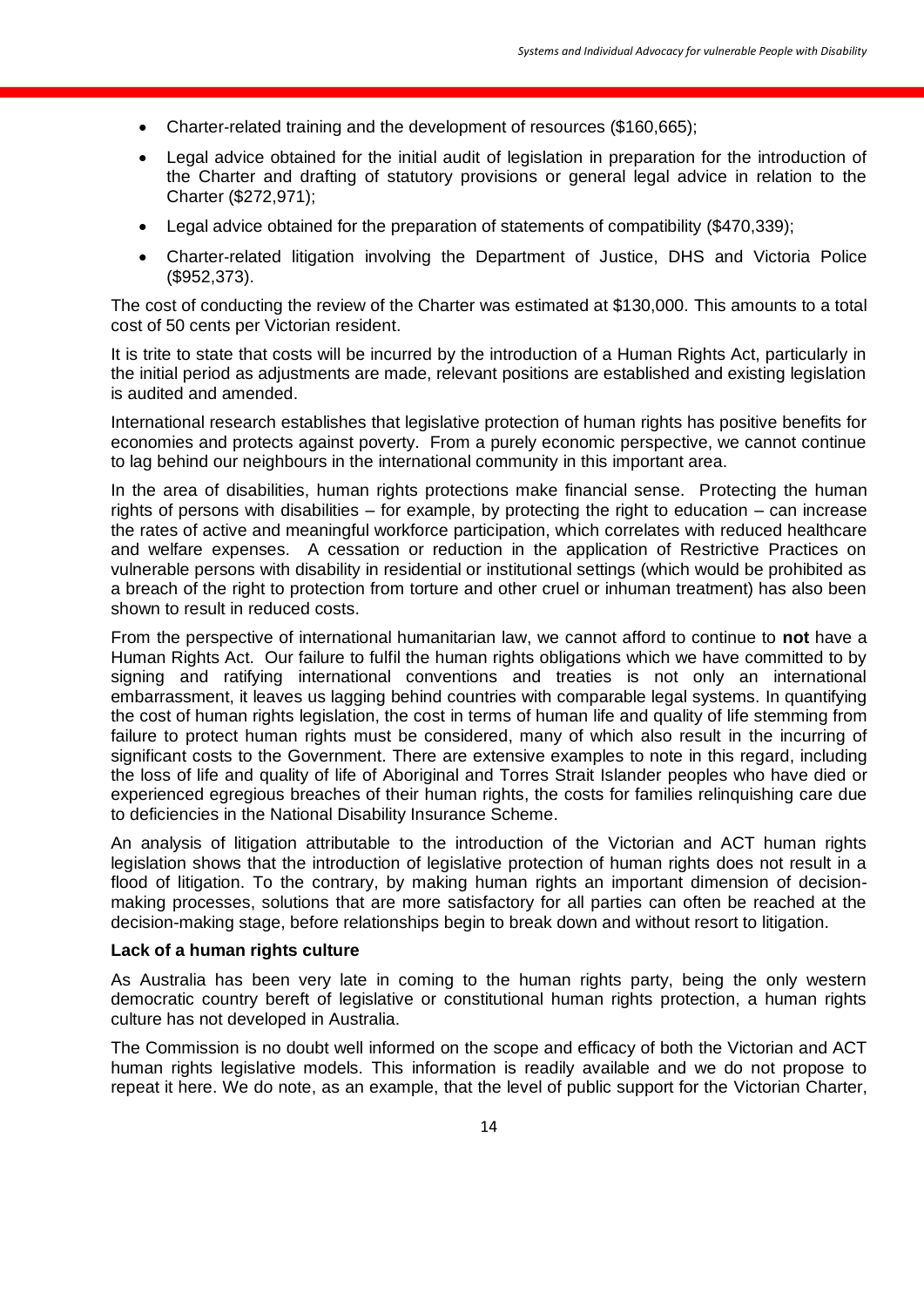documented through the statutory review, has been exceptionally high – the 2011 review of the Victorian Human Rights Charter recorded 95% support for retaining or strengthening the Charter.

We draw the Commission's attention to the following benefits of the human rights legislation in these two jurisdictions which are particularly resonant for marginalised and vulnerable people such as people with disability, which is the core focus of QAI's concern in making this submission, as well as areas where the legislation could operate more effectively.

The main benefits for vulnerable and marginalised groups such as people with disability that have been achieved through the enactment of legislative human rights protection are as follows:

- $\triangleright$  Parliament is now required to consider and safeguard the human rights of vulnerable and marginalised groups when enacting, amending or repealing state legislation.
- $\triangleright$  Decision-making by government is more transparent and accountable this has particular resonance for areas and services that impact on the rights and lives of vulnerable groups, such as those indefinitely detained in forensic detention, people subjected to the application of Restrictive Practices and to involuntary treatment, people forced to live in accommodation arrangements they do not choose, in conditions that are not acceptable. This is because in these areas where there are no human rights safeguards, decision-making often happens behind closed doors, with vulnerable people lacking appropriate support and legal representation, with no accountability. Many of the systems and processes that impact on the lives of the most vulnerable people with disability are closed off from any scrutiny. While human rights legislation has not been a panacea, there has been improvement in this regard.
- $\triangleright$  There has been a cultural shift, whereby human rights principles such as freedom, equality, dignity and respect have become embedded to some degree in the culture and work of government departments and public authorities. This has led to early identification of potential human rights issues before they escalate, normalising respect for human rights, providing a platform for advocacy around existing human rights issues and instigating cultural change. This has had a flow on effect in terms of savings in costly tribunal and court matters.
- $\triangleright$  This cultural shift has moved outwards from only those entities bound by the Human Rights Act to introduce increase understanding, awareness and respect for human rights in general society and culture. This has been facilitated by human rights education and empowerment programs.
- $\triangleright$  The introduction of human rights legislation initiates a human rights dialogue, which in turn leads to many human rights issues being resolved without resort to litigation.
- $\triangleright$  While the Human Rights Act has rarely been litigated (there has been no 'flood of litigation'), the Victorian Charter is noted to have had a moderate yet positive impact in court in challenging arbitrary or unjust policy or decisions. This is despite that in the eight-year review of the Charter documents there has been no 'discernible increase in the number, length or complexity of cases' coming before the Victorian courts and tribunals as a result of the Victorian Charter.
- $\triangleright$  One of the areas where the Victorian Charter is noted to have had its greatest practical impact is at the interface between service delivery providers and decision-makers and the community, particularly as regards marginalised or disadvantaged individuals and groups. This is an area that is particularly in need of reform at a national level.
- $\triangleright$  There has been improved accountability between the different arms of Government.

The 2015 review of the Victorian Charter notes the following positive impacts of the Charter which have resonance for people with disability: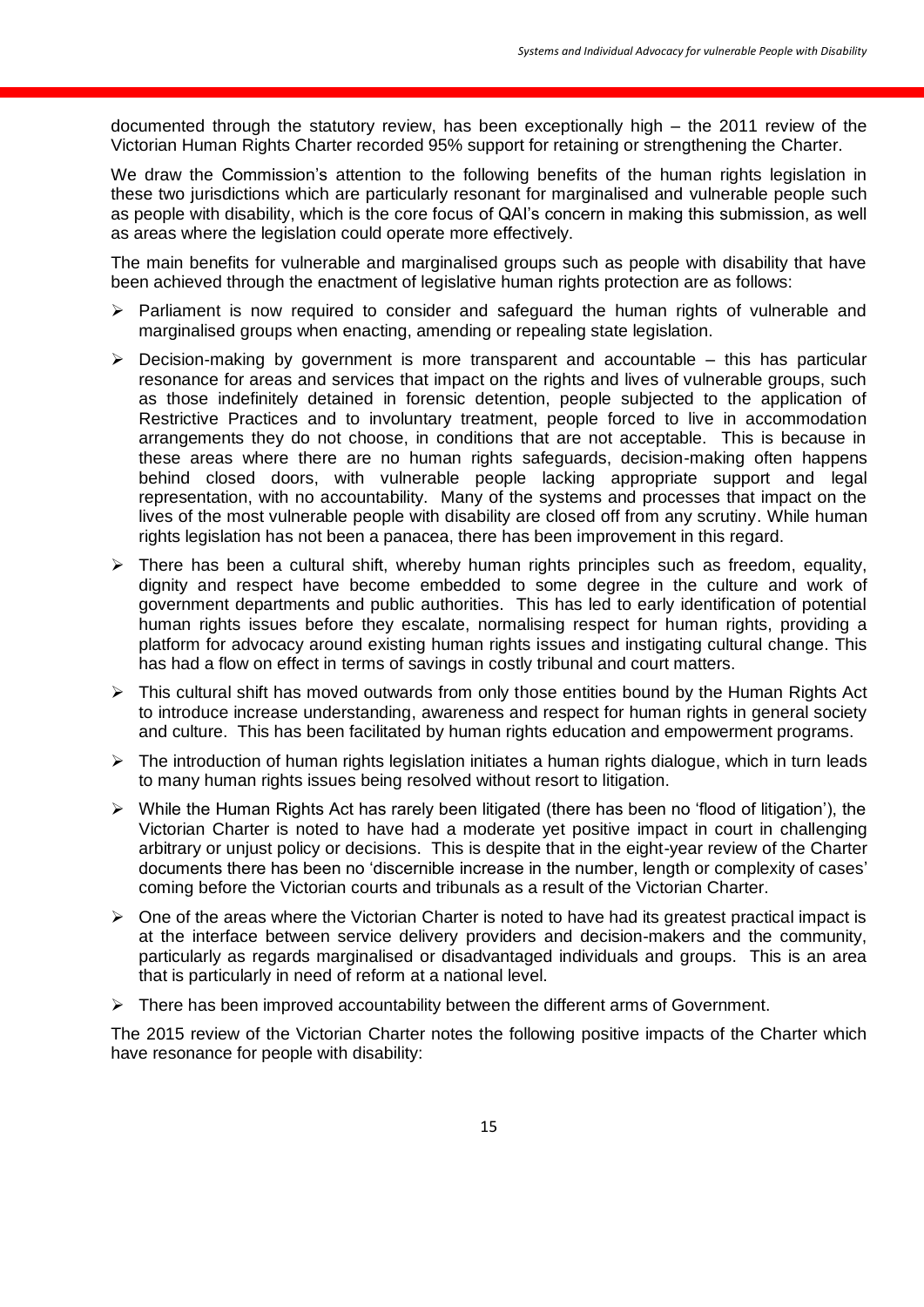- Improved services benefitting both individuals with disability and groups of persons with disabilities (for example, it was successfully argued on behalf of a child with autism that they should have access to disability assistance);
- A basis for challenging administrative orders, such as treatment orders placing restraints on people being treated involuntarily for mental illness or orders evicting a person with disability from public housing.

## *4. How should the Government address the situation where there is a conflict between different people's rights?*

Most human rights are not absolute and can be subject to reasonable and necessary limitations, with limitations assessed on a case-by-case basis.

QAI accepts that it may be necessary for the Government to retain the right to restrict some human rights in certain circumstances but emphasise that this must never be a decision taken lightly. In regards to the appropriate way to do this, we propose that the Victorian model could be adopted, whereby non-absolute human rights can be reasonably limited<sup>25</sup> or overridden<sup>26</sup> in certain circumstances.

Where rights are already protected, the inclusion of these rights within the Human Rights Act will not derogate from this other protection.

QAI considers that the following rights are so basic they should be absolute or non-derogable (not able to be denied, limited or restricted in any way):

- $\Box$  the right to life;
- $\Box$  the right to freedom from torture and slavery;
- $\Box$  freedom from forced work:
- $\Box$  right to liberty and security of person;
- $\Box$  humane treatment when deprived of liberty, and the right to a determined period if liberty is deprived;
- $\Box$  right to a fair hearing;
- $\Box$  rights of children in the criminal process.

The human rights act should recognise the equal, inalienable human rights of all human beings and explicitly acknowledge that the exercise of one person's human rights must respect the human rights and dignity of other humans.

For example, the *Human Rights Act 2019* (Qld) (**HRAQ**) acknowledges in its preamble that human rights can be limited, but only after careful consideration and only in a way that can be justified in a free and democratic society based on human dignity, equality, freedom and the rule of law. Section 13 provides as follows:

#### *Human rights may be limited:*

*(1) A human right may be subject under law only to reasonable limits that can be demonstrably justified in a free and democratic society based on human dignity, equality and freedom.*

 $\overline{\phantom{a}}$  $^{25}$  Under a reasonable limits clause the rights protected by the Charter would be subject to 'such reasonable limits prescribed by law as can be demonstrably justified in a free and democratic society'.

Under an override clause parliament can state that a statute is intended to operate notwithstanding the fact that it is inconsistent with the rights protected by the Charter.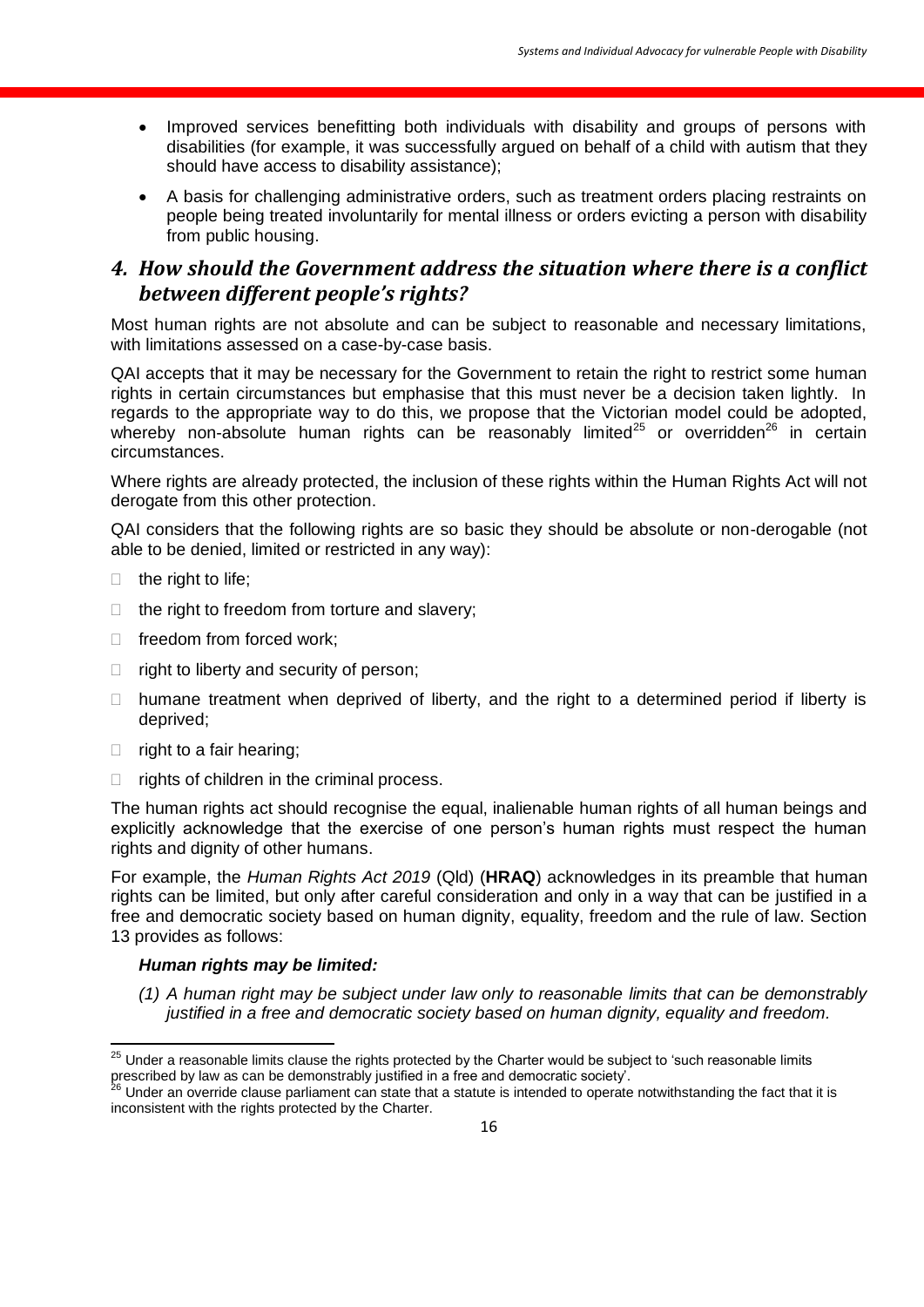- *(2) In deciding whether a limit on a human right is reasonable and justifiable as mentioned in subsection (1), the following factors may be relevant—*
	- *(a) the nature of the human right;*
	- *(b) the nature of the purpose of the limitation, including whether it is consistent with a free and democratic society based on human dignity, equality and freedom;*
	- *(c) the relationship between the limitation and its purpose, including whether the limitation helps to achieve the purpose;*
	- *(d) whether there are any less restrictive and reasonably available ways to achieve the purpose;*
	- *(e) the importance of the purpose of the limitation;*
	- *(f) the importance of preserving the human right, taking into account the nature and extent of the limitation on the human right;*
	- *(g) the balance between the matters mentioned in paragraphs (e) and (f).*

Section 14 of the HRAQ protects human rights from limits beyond what is allowed for in the Act.

We propose inclusion of equivalent provisions in federal legislation.

#### *5. What should happen if someone's human rights are not respected?*

A key limitation of the Victorian Charter that was identified in the eight-year review of the Human Rights Charter was the lack of an independent cause of action created by the legislation. In the ACT, there is a freestanding cause of action. However, as in Victoria, damages are not recoverable. In Queensland, there is an accessible complaints mechanism to the rebranded Queensland Human Rights Commission, in addition to the "piggy-back" cause of action to the Supreme Court.

QAI proposes that federal human rights legislation must provide an independent or freestanding cause of action for all rights, enabling independent complaints to be lodged alleging a breach of the legislation without the requirement that the action be linked to another claim. The Australian Human Rights Commission should also be vested with power to receive and conciliate human rights complaints.

A federal Human Rights Act should include:

- $\Box$  An independent cause of action for breaches of the human rights protected in the Act;
- $\Box$  The ability to make a complaint to the AHRC and for the complaint to be heard and reconciled by the AHRC;
- $\Box$  Availability of the full range of judicial remedies for breach, including declarations, injunctions, orders to cease the offending conduct and damages;
- $\Box$  Protection for complainants against adverse costs orders, except in exceptional circumstances (we note that in the anti-discrimination jurisdiction, where there have at times been costs orders against individual complainants, this has been a deterrent to potential complainants);
- $\Box$  Provision for class actions to be brought, in recognition that human rights are often of special significance to a particular group, with standing given to appropriate representative organisations in the position to support or represent individuals and groups of people whose human rights have been breached and who have specialised skills or knowledge that is helpful for a particular group(s).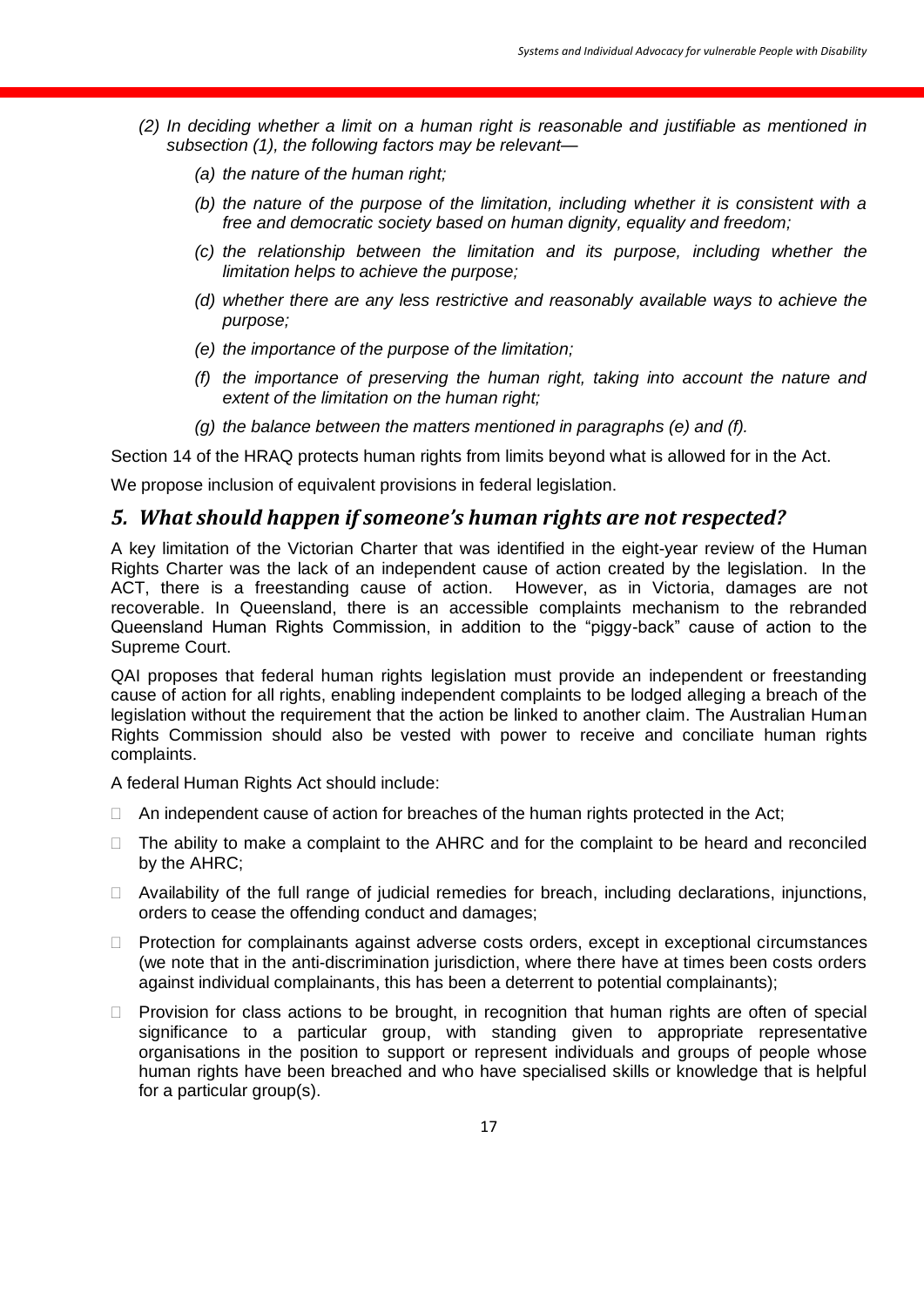QAI considers that it is necessary for rights to be properly enforceable, with a full range of remedies for breach, to ensure they are respected and to deter further breaches.

The reactive, rather than proactive, approach taken to date to addressing human rights violations has been inadequate. A strong, positive legislative regime protecting core human rights is needed.

## *6. What can the community do to protect human rights? How should the government support this?*

The approach that has traditionally been taken in the human rights instruments introduced in Australian jurisdictions (the Australian Capital Territory, Victoria and Queensland) and in other western democratic nations has been to only bind public entities (government bodies, or those acting on behalf of government). Many jurisdictions, including Queensland, permit organisations other than public entities to "opt in" to voluntarily be bound by the obligations created by the Act.

All members of the community can respect human rights in their personal and business actions and interactions. The Government should support this by promoting human rights, modelling best practices, raising expectations of and for community through a broad program of education.

## *7. How should individuals, businesses, community organisations and others be encouraged and supported to meet their responsibility to respect human rights?*

Changes in law can powerfully impact upon mindsets in a particular area. In the context of the international humanitarian reforms brought about by the CRPD, Lord and Stein explain:<sup>27</sup>

*Human rights norms have power to work change through non-legal mechanisms.... [They] trigger belief changes by providing information to societies about the human rights ideas with the attendant effect of serving as educational tools for altering social mores.*

Government must take the lead in modelling progressive change, such as by imposing and honouring quotas for the employment of persons with disability in government departments and requiring all government schools, social welfare, health and other services are properly accessible and inclusive.

The government should call on the Australian corporate sector and community organisations to pledge their commitment to protecting human rights and developing a human rights culture in Australia (akin to the call made by the Palaszczuk Government's call to the corporate sector and community organisations to pledge their commitment to acting against domestic and family violence in Queensland).<sup>28</sup>

## *8. What should the Australian Human Rights Commission and the government do to educate people about human rights?*

QAI considers that the Australian Human Rights Commission already plays a key role in generating awareness of and respect for human rights in Australia. We congratulate the Commission for its important work in this regard.

 $\overline{a}$  $^{27}$  Janet E Lord & Michael Ashley Stein, 'The Domestic Incorporation of Human Rights Law and the United Nations Convention on the Rights of Persons with Disabilities' (2008) 83 *Washington Law Review* 449, 474-75.

<sup>&</sup>lt;sup>28</sup> Statement by Minister for Child Safety, Youth and Women and Minister for the Prevention of Domestic and Family Violence, the Hon. Di Farmer, "Queensland corporates and community orgs called to take action against domestic violence", 16 July 2019.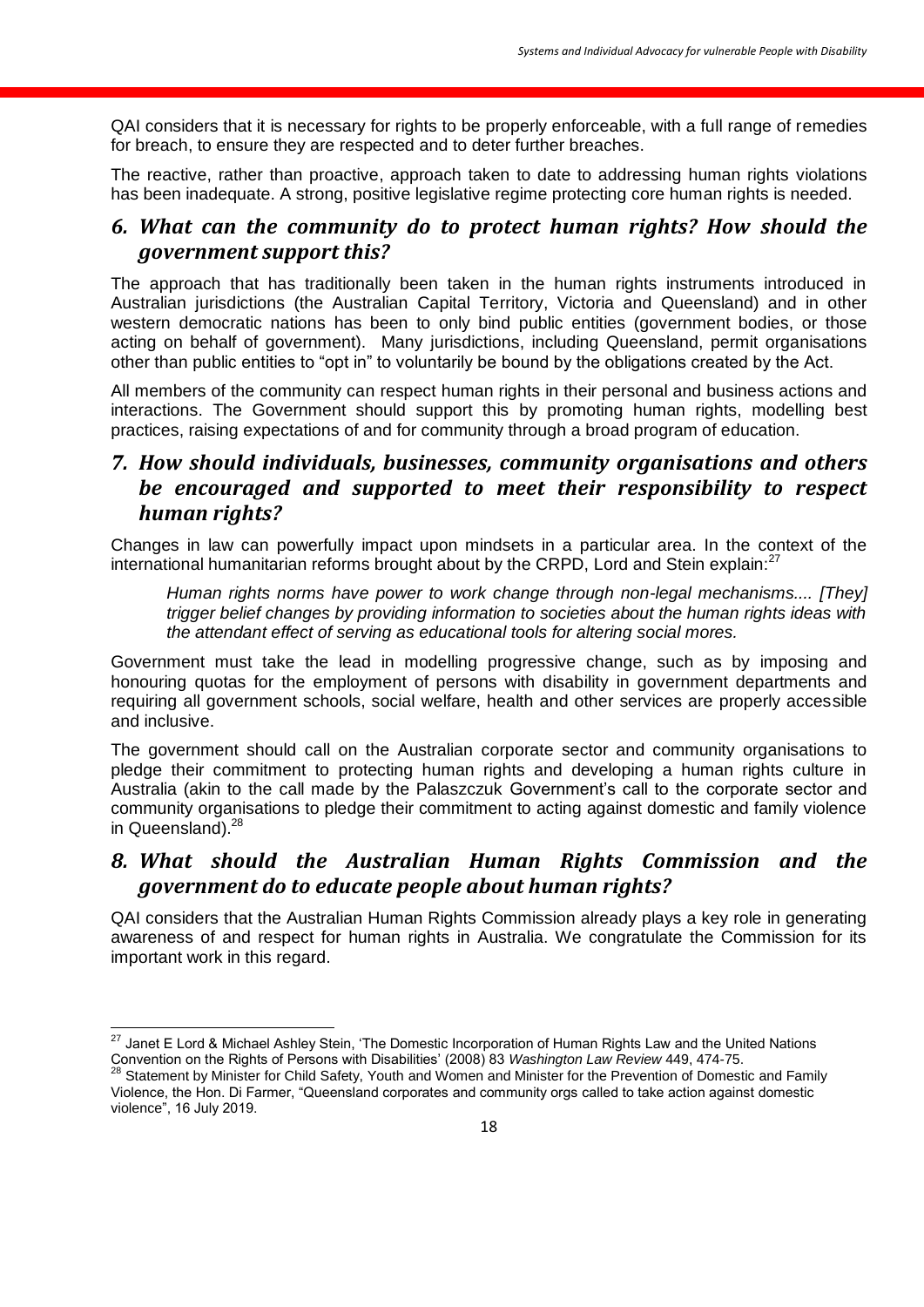QAI considers that the AHRC will have a pivotal role in educating individuals, the community and government departments and agencies on their rights and responsibilities under the human rights legislation and international law.

Supporting attendance at international human rights forums and conferences is also pivotal, as it generates awareness and understanding within Australia of the relevance and scope of international human rights law and creates expectations for individuals and organisations to meet. Government should raise expectations of and for community through a broad range of education and promotional activities, promoting human rights and modelling best practice.

## *9. What actions are needed to ensure that the government meets its obligation to fulfil human rights – for example, in addressing longstanding inequalities in the community?*

Enactment of a Human Rights Act that translates international obligations into domestic law, accompanied by appropriate reform to subordinate laws, policies and practices is urgently needed, to address gaping holes in the protection provided to vulnerable groups and ensure respect and dignity for all Australians. There is also the need for acknowledgement and redress for flagrant breaches of human rights of vulnerable people.

## *10. How should we measure progress in respecting, protecting and fulfilling human rights?*

QAI submits that any federal human rights instrument should include provision for statutory review of the legislation within designated timeframes. Review must be authentically undertaken, with action in response to recommendations monitored.

Case studies and reports by NGOs are critical in understanding the impact of human rights legislation and must be documented and collated.

United Nations sessions are an important mechanism for independent scrutiny of Australia's human rights performance, with shadow reporting by NGOs particularly critical to this process. UN recommendations must be meaningfully implemented, with the Government accountable for its action in response to identified deficiencies and breaches.

## *11. How should we hold government to account for its actions in protecting human rights?*

Enforceable legislation that enables people who have had their human rights engaged by action by a public entity (a government entity, employee, or an entity whose functions are, or include, functions of a public nature or acting on behalf of government) to seek action and a remedy for this is vital. As a potential respondent to human rights claims, the government will be held accountable for its actions in protecting human rights.

### *12. Are there other issues on which you wish to comment?*

QAI submits that it is vital that adequate resources are committed to realise human rights law, policy and practice.

Appropriate resourcing is vital to ensuring full implementation of any law reform. QAI submits that a lack of resourcing for law reform can be indicative of a lack of commitment from government and, in a resource-rich country such as Australia, should not be accepted as appropriate justification.

The translation of protections for economic, social and cultural rights into meaningful reforms would require Government funding. This is the basis on which governments are generally reluctant to